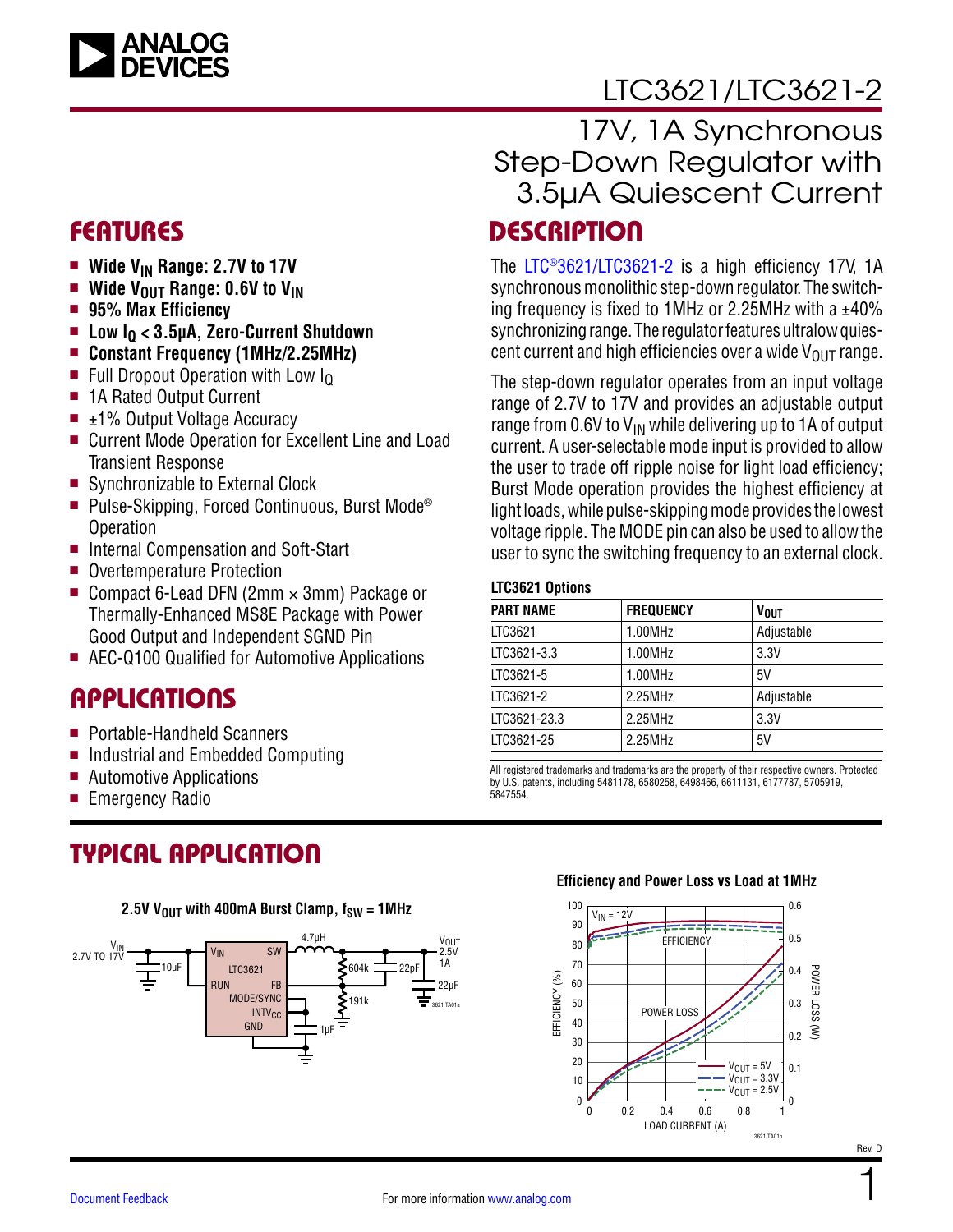# [LTC3621/LTC3621-2](https://www.analog.com/LTC3621?doc=LTC3621-3621-2.pdf)

### <span id="page-1-0"></span>ABSOLUTE MAXIMUM RATINGS **(Note 1)**



Operating Junction Temperature Range (Notes 3, 6, 7) LTC3621E, LTC3621I.......................... –40°C to 125°C LTC3621H.......................................... –40°C to 150°C Storage Temperature Range .................. –65°C to 150°C

# ORDER INFORMATION

| <b>LEAD FREE FINISH</b> | <b>TAPE AND REEL</b>   | <b>PART MARKING*</b> | <b>PACKAGE DESCRIPTION</b>     | <b>TEMPERATURE RANGE</b>            |
|-------------------------|------------------------|----------------------|--------------------------------|-------------------------------------|
| LTC3621EDCB#PBF         | LTC3621EDCB#TRPBF      | LGDG                 | 6-Lead (2mm × 3mm) Plastic DFN | $-40^{\circ}$ C to 125 $^{\circ}$ C |
| LTC3621IDCB#PBF         | LTC3621IDCB#TRPBF      | LGDG                 | 6-Lead (2mm × 3mm) Plastic DFN | -40°C to 125°C                      |
| LTC3621EDCB-3.3#PBF     | LTC3621EDCB-3.3#TRPBF  | LGQF                 | 6-Lead (2mm × 3mm) Plastic DFN | $-40^{\circ}$ C to 125 $^{\circ}$ C |
| LTC3621IDCB-3.3#PBF     | LTC3621IDCB-3.3#TRPBF  | LGQF                 | 6-Lead (2mm × 3mm) Plastic DFN | -40°C to 125°C                      |
| LTC3621EDCB-5#PBF       | LTC3621EDCB-5#TRPBF    | LGQC                 | 6-Lead (2mm × 3mm) Plastic DFN | $-40^{\circ}$ C to 125 $^{\circ}$ C |
| LTC3621IDCB-5#PBF       | LTC3621IDCB-5#TRPBF    | LGQC                 | 6-Lead (2mm × 3mm) Plastic DFN | -40°C to 125°C                      |
| LTC3621EMS8E#PBF        | LTC3621EMS8E#TRPBF     | <b>LTGDH</b>         | 8-Lead Plastic MSOP            | $-40^{\circ}$ C to 125 $^{\circ}$ C |
| LTC3621IMS8E#PBF        | LTC3621IMS8E#TRPBF     | <b>LTGDH</b>         | 8-Lead Plastic MSOP            | $-40^{\circ}$ C to 125 $^{\circ}$ C |
| LTC3621HMS8E#PBF        | LTC3621HMS8E#TRPBF     | <b>LTGDH</b>         | 8-Lead Plastic MSOP            | $-40^{\circ}$ C to 150 $^{\circ}$ C |
| LTC3621EMS8E-3.3#PBF    | LTC3621EMS8E-3.3#TRPBF | <b>LTGNY</b>         | 8-Lead Plastic MSOP            | $-40^{\circ}$ C to 125 $^{\circ}$ C |
| LTC3621IMS8E-3.3#PBF    | LTC3621IMS8E-3.3#TRPBF | <b>LTGNY</b>         | 8-Lead Plastic MSOP            | $-40^{\circ}$ C to 125 $^{\circ}$ C |
| LTC3621HMS8E-3.3#PBF    | LTC3621HMS8E-3.3#TRPBF | <b>LTGNY</b>         | 8-Lead Plastic MSOP            | $-40^{\circ}$ C to 150 $^{\circ}$ C |
| LTC3621EMS8E-5#PBF      | LTC3621EMS8E-5#TRPBF   | <b>LTGNX</b>         | 8-Lead Plastic MSOP            | $-40^{\circ}$ C to 125 $^{\circ}$ C |
| LTC3621IMS8E-5#PBF      | LTC3621IMS8E-5#TRPBF   | <b>LTGNX</b>         | 8-Lead Plastic MSOP            | $-40^{\circ}$ C to 125 $^{\circ}$ C |
| LTC3621HMS8E-5#PBF      | LTC3621HMS8E-5#TRPBF   | <b>LTGNX</b>         | 8-Lead Plastic MSOP            | $-40^{\circ}$ C to 150 $^{\circ}$ C |
| LTC3621EDCB-2#PBF       | LTC3621EDCB-2#TRPBF    | LGHY                 | 6-Lead (2mm × 3mm) Plastic DFN | $-40^{\circ}$ C to 125 $^{\circ}$ C |
| LTC3621IDCB-2#PBF       | LTC3621IDCB-2#TRPBF    | LGHY                 | 6-Lead (2mm × 3mm) Plastic DFN | $-40^{\circ}$ C to 125 $^{\circ}$ C |
| LTC3621EDCB-23.3#PBF    | LTC3621EDCB-23.3#TRPBF | LGQG                 | 6-Lead (2mm × 3mm) Plastic DFN | $-40^{\circ}$ C to 125 $^{\circ}$ C |
| LTC3621IDCB-23.3#PBF    | LTC3621IDCB-23.3#TRPBF | LGQG                 | 6-Lead (2mm × 3mm) Plastic DFN | $-40^{\circ}$ C to 125 $^{\circ}$ C |
| LTC3621EDCB-25#PBF      | LTC3621EDCB-25#TRPBF   | LGQD                 | 6-Lead (2mm × 3mm) Plastic DFN | -40°C to 125°C                      |
| LTC3621IDCB-25#PBF      | LTC3621IDCB-25#TRPBF   | LGQD                 | 6-Lead (2mm × 3mm) Plastic DFN | -40°C to 125°C                      |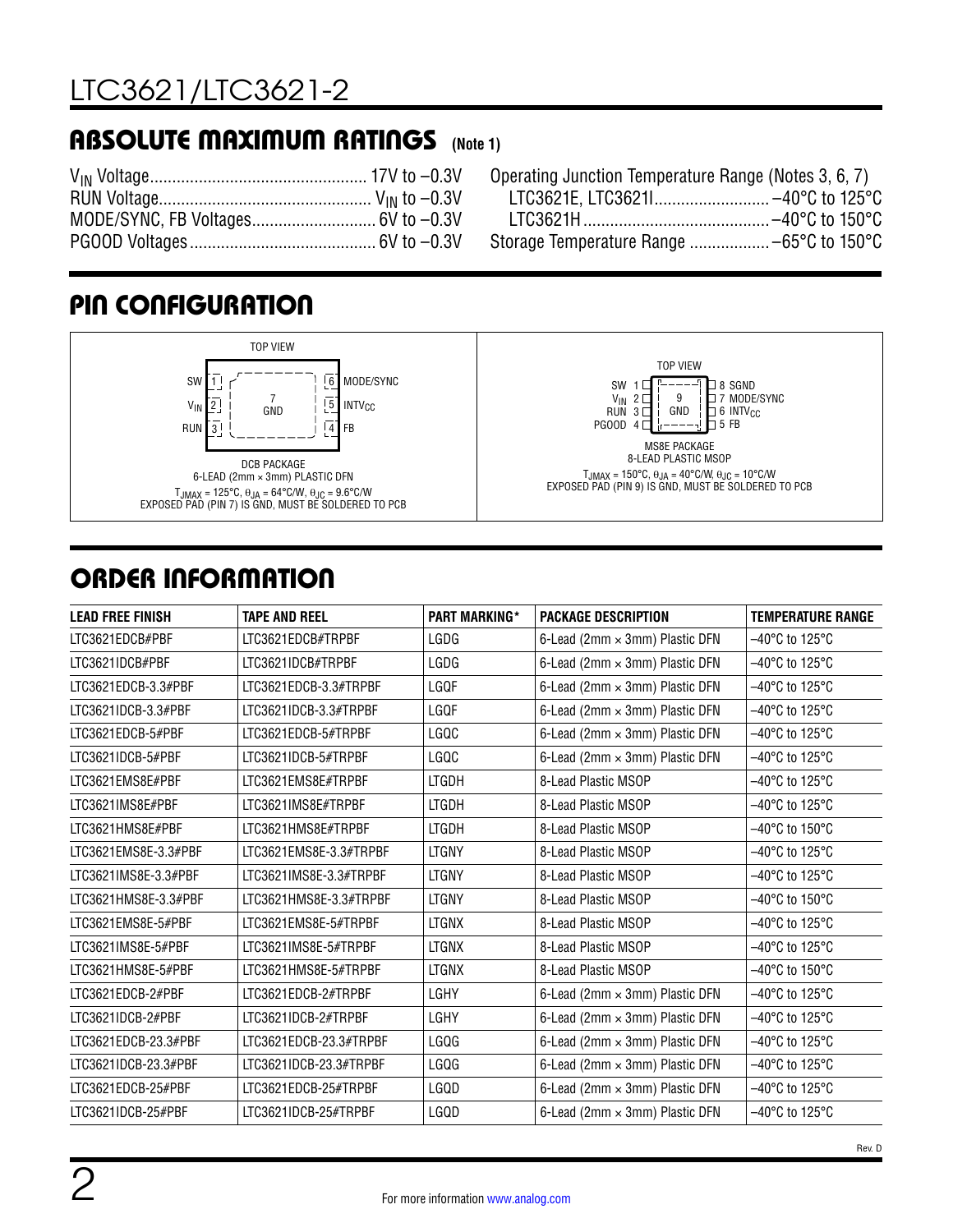### ORDER INFORMATION

| <b>LEAD FREE FINISH</b>      | <b>TAPE AND REEL</b>     | <b>PART MARKING*</b> | <b>PACKAGE DESCRIPTION</b> | <b>TEMPERATURE RANGE</b>            |
|------------------------------|--------------------------|----------------------|----------------------------|-------------------------------------|
| LTC3621EMS8E-2#PBF           | LTC3621EMS8E-2#TRPBF     | <b>LTGHZ</b>         | 8-Lead Plastic MSOP        | $-40^{\circ}$ C to 125 $^{\circ}$ C |
| LTC3621IMS8E-2#PBF           | LTC3621IMS8E-2#TRPBF     | <b>LTGHZ</b>         | 8-Lead Plastic MSOP        | $-40^{\circ}$ C to 125 $^{\circ}$ C |
| LTC3621HMS8E-2#PBF           | LTC3621HMS8E-2#TRPBF     | <b>LTGHZ</b>         | 8-Lead Plastic MSOP        | $-40^{\circ}$ C to 150 $^{\circ}$ C |
| LTC3621EMS8E-23.3#PBF        | LTC3621EMS8E-23.3#TRPBF  | <b>LTGNZ</b>         | 8-Lead Plastic MSOP        | $-40^{\circ}$ C to 125 $^{\circ}$ C |
| LTC3621IMS8E-23.3#PBF        | LTC3621IMS8E-23.3#TRPBF  | <b>LTGNZ</b>         | 8-Lead Plastic MSOP        | $-40^{\circ}$ C to 125 $^{\circ}$ C |
| LTC3621HMS8E-23.3#PBF        | LTC3621HMS8E-23.3#TRPBF  | <b>LTGNZ</b>         | 8-Lead Plastic MSOP        | –40°C to 150°C                      |
| LTC3621EMS8E-25#PBF          | LTC3621EMS8E-25#TRPBF    | <b>LTGQB</b>         | 8-Lead Plastic MSOP        | $-40^{\circ}$ C to 125 $^{\circ}$ C |
| LTC3621IMS8E-25#PBF          | LTC3621IMS8E-25#TRPBF    | <b>LTGQB</b>         | 8-Lead Plastic MSOP        | $-40^{\circ}$ C to 125 $^{\circ}$ C |
| LTC3621HMS8E-25#PBF          | LTC3621HMS8E-25#TRPBF    | <b>LTGQB</b>         | 8-Lead Plastic MSOP        | -40°C to 150°C                      |
| <b>AUTOMOTIVE PRODUCTS**</b> |                          |                      |                            |                                     |
| LTC3621EMS8E#WPBF            | LTC3621EMS8E#WTRPBF      | <b>LTGDH</b>         | 8-Lead Plastic MSOP        | $-40^{\circ}$ C to 125 $^{\circ}$ C |
| LTC3621IMS8E#WPBF            | LTC3621IMS8E#WTRPBF      | <b>LTGDH</b>         | 8-Lead Plastic MSOP        | $-40^{\circ}$ C to 125 $^{\circ}$ C |
| LTC3621HMS8E#WPBF            | LTC3621HMS8E#WTRPBF      | <b>LTGDH</b>         | 8-Lead Plastic MSOP        | $-40^{\circ}$ C to 150 $^{\circ}$ C |
| LTC3621EMS8E-3.3#WPBF        | LTC3621EMS8E-3.3#WTRPBF  | <b>LTGNY</b>         | 8-Lead Plastic MSOP        | -40°C to 125°C                      |
| LTC3621IMS8E-3.3#WPBF        | LTC3621IMS8E-3.3#WTRPBF  | <b>LTGNY</b>         | 8-Lead Plastic MSOP        | $-40^{\circ}$ C to 125 $^{\circ}$ C |
| LTC3621HMS8E-3.3#WPBF        | LTC3621HMS8E-3.3#WTRPBF  | <b>LTGNY</b>         | 8-Lead Plastic MSOP        | $-40^{\circ}$ C to 150 $^{\circ}$ C |
| LTC3621EMS8E-5#WPBF          | LTC3621EMS8E-5#WTRPBF    | <b>LTGNX</b>         | 8-Lead Plastic MSOP        | $-40^{\circ}$ C to 125 $^{\circ}$ C |
| LTC3621IMS8E-5#WPBF          | LTC3621IMS8E-5#WTRPBF    | <b>LTGNX</b>         | 8-Lead Plastic MSOP        | $-40^{\circ}$ C to 125 $^{\circ}$ C |
| LTC3621HMS8E-5#WPBF          | LTC3621HMS8E-5#WTRPBF    | <b>LTGNX</b>         | 8-Lead Plastic MSOP        | $-40^{\circ}$ C to 150 $^{\circ}$ C |
| LTC3621EMS8E-2#WPBF          | LTC3621EMS8E-2#WTRPBF    | <b>LTGHZ</b>         | 8-Lead Plastic MSOP        | –40°C to 125°C                      |
| LTC3621IMS8E-2#WPBF          | LTC3621IMS8E-2#WTRPBF    | <b>LTGHZ</b>         | 8-Lead Plastic MSOP        | $-40^{\circ}$ C to 125 $^{\circ}$ C |
| LTC3621HMS8E-2#WPBF          | LTC3621HMS8E-2#WTRPBF    | <b>LTGHZ</b>         | 8-Lead Plastic MSOP        | $-40^{\circ}$ C to 150 $^{\circ}$ C |
| LTC3621EMS8E-23.3#WPBF       | LTC3621EMS8E-23.3#WTRPBF | <b>LTGNZ</b>         | 8-Lead Plastic MSOP        | $-40^{\circ}$ C to 125 $^{\circ}$ C |
| LTC3621IMS8E-23.3#WPBF       | LTC3621IMS8E-23.3#WTRPBF | <b>LTGNZ</b>         | 8-Lead Plastic MSOP        | $-40^{\circ}$ C to 125 $^{\circ}$ C |
| LTC3621HMS8E-23.3#WPBF       | LTC3621HMS8E-23.3#WTRPBF | <b>LTGNZ</b>         | 8-Lead Plastic MSOP        | $-40^{\circ}$ C to 150 $^{\circ}$ C |
| LTC3621EMS8E-25#WPBF         | LTC3621EMS8E-25#WTRPBF   | <b>LTGQB</b>         | 8-Lead Plastic MSOP        | -40°C to 125°C                      |
| LTC3621IMS8E-25#WPBF         | LTC3621IMS8E-25#WTRPBF   | <b>LTGQB</b>         | 8-Lead Plastic MSOP        | $-40^{\circ}$ C to 125 $^{\circ}$ C |
| LTC3621HMS8E-25#WPBF         | LTC3621HMS8E-25#WTRPBF   | <b>LTGQB</b>         | 8-Lead Plastic MSOP        | $-40^{\circ}$ C to 150 $^{\circ}$ C |

Contact the factory for parts specified with wider operating temperature ranges. \*The temperature grade is identified by a label on the shipping container.

[Tape and reel specifications](https://www.analog.com/media/en/package-pcb-resources/package/tape-reel-rev-n.pdf). Some packages are available in 500 unit reels through designated sales channels with #TRMPBF suffix.

**\*\***Versions of this part are available with controlled manufacturing to support the quality and reliability requirements of automotive applications. These models are designated with a #W suffix. Only the automotive grade products shown are available for use in automotive applications. Contact your local Analog Devices account representative for specific product ordering information and to obtain the specific Automotive Reliability reports for these models.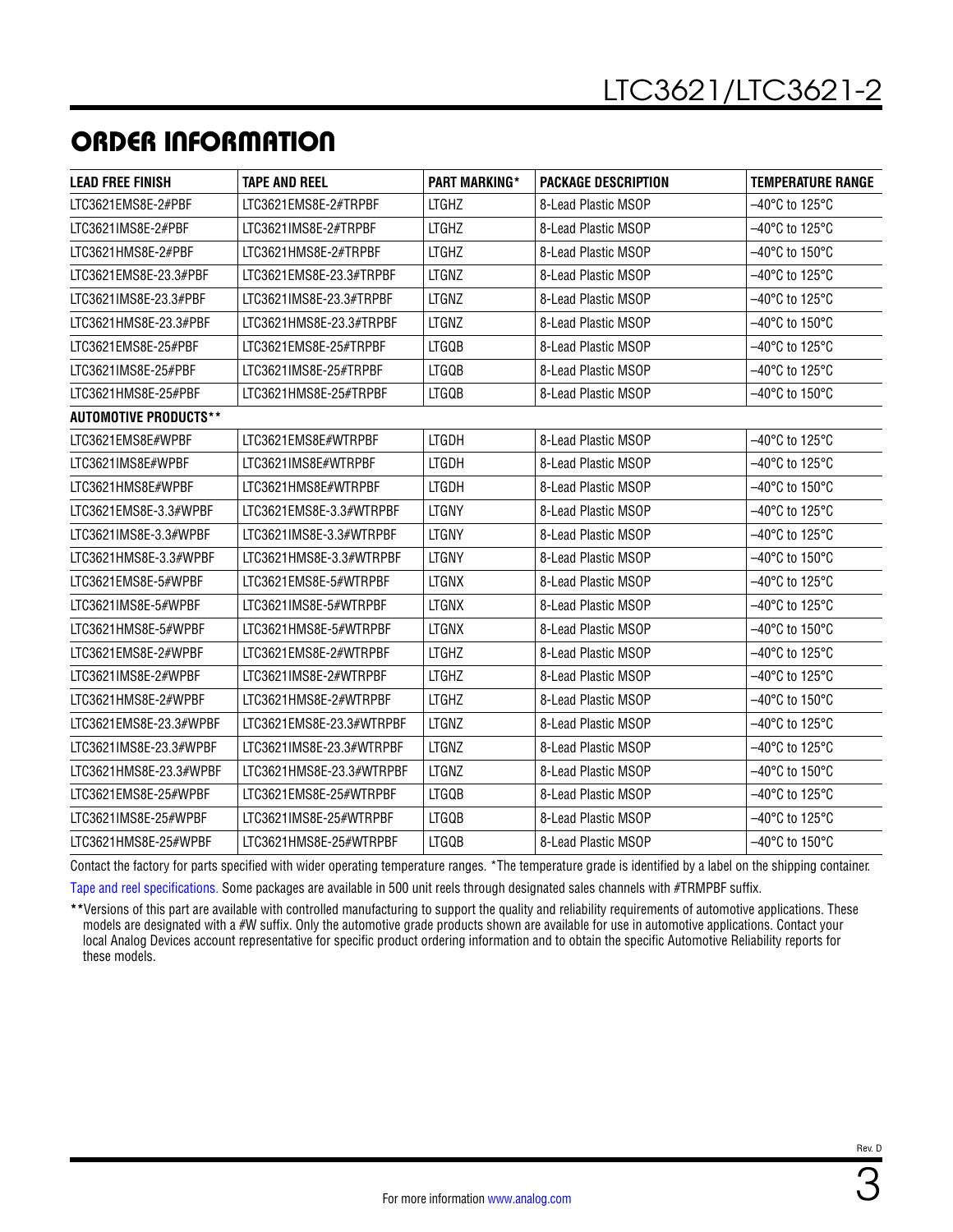### ELECTRICAL CHARACTERISTICS The  $\bullet$  denotes the specifications which apply over the specified operating

junction temperature range, otherwise specifications are at T<sub>J</sub> = 25°C. (Note 3) V<sub>IN</sub> = 12V, unless otherwise noted.

| <b>SYMBOL</b>                 | <b>PARAMETER</b>                                                                    | <b>CONDITIONS</b>                                                                                                                 |                | MIN                       | <b>TYP</b>        | <b>MAX</b>                | <b>UNITS</b>                      |
|-------------------------------|-------------------------------------------------------------------------------------|-----------------------------------------------------------------------------------------------------------------------------------|----------------|---------------------------|-------------------|---------------------------|-----------------------------------|
| $V_{\text{IN}}$               | <b>Operating Voltage</b>                                                            |                                                                                                                                   |                | 2.7                       |                   | 17                        | $\mathsf{V}$                      |
| <b>V<sub>OUT</sub></b>        | <b>Operating Voltage</b>                                                            |                                                                                                                                   |                | 0.6                       |                   | $V_{\text{IN}}$           | $\mathsf{V}$                      |
| $I_{VIN}$                     | <b>Input Quiescent Current</b>                                                      | Shutdown Mode, $V_{\text{RUN}} = 0V$<br><b>Burst Mode Operation</b><br>Forced Continuous Mode (Note 4), V <sub>FB</sub><br>< 0.6V |                |                           | 0.1<br>3.5<br>1.5 | 1.0<br>7                  | μA<br>μA<br>$\overline{m}A$       |
| VFB                           | <b>Regulated Feedback Voltage</b>                                                   | LTC3621/LTC3621-2                                                                                                                 | $\bullet$      | 0.594<br>0.591            | 0.6<br>0.6        | 0.606<br>0.609            | $\mathsf{V}$<br>$\mathsf{V}$      |
| <b>IFB</b>                    | FB Input Current                                                                    | LTC3621/LTC3621-2                                                                                                                 |                |                           |                   | 10                        | пA                                |
| <b>V<sub>OUT</sub></b>        | <b>Regulated Fixed Output Voltage</b>                                               | LTC3621-3.3/LTC3621-23.3                                                                                                          |                | 3.267<br>3.250            | 3.3<br>3.3        | 3.333<br>3.350            | $\mathsf{V}$<br>$\mathsf{V}$      |
|                               |                                                                                     | LTC3621-5/LTC3621-25                                                                                                              |                | 4.950<br>4.925            | 5.0<br>5.0        | 5.050<br>5.075            | $\mathsf{V}$<br>$\mathsf{V}$      |
| FB(VOUT)                      | Feedback Input Leakage Current                                                      | <b>Fixed Output Versions</b>                                                                                                      |                |                           | $\overline{2}$    | 10                        | μA                                |
| $\Delta V_{LINE(REG)}$        | Reference Voltage Line Regulation                                                   | $V_{IN}$ = 2.7V to 17V (Note 5)                                                                                                   |                |                           | 0.01              | 0.015                     | $\%N$                             |
| $\Delta V_{\text{LOAD(REG)}}$ | Output Voltage Load Regulation                                                      | (Note 5)                                                                                                                          |                |                           | 0.1               |                           | $\%$                              |
| $I_{LSW}$                     | <b>NMOS Switch Leakage</b><br><b>PMOS Switch Leakage</b>                            |                                                                                                                                   |                |                           | 0.1<br>0.1        | 1<br>1                    | μA<br>μA                          |
| $R_{DS(ON)}$                  | NMOS On-Resistance (Bottom FET)                                                     | $V_{IN} = 5V$                                                                                                                     |                |                           | 0.15              |                           | $\Omega$                          |
|                               | PMOS On-Resistance (Top FET)                                                        |                                                                                                                                   |                |                           | 0.37              |                           | Ω                                 |
| $D_{MAX}$                     | Maximum Duty Cycle                                                                  | $V_{FB} = 0.5V$ , $V_{MODE/SYNC} = 1.5V$                                                                                          | $\bullet$      |                           | 100               |                           | $\frac{0}{0}$                     |
| $t_{ON(MIN)}$                 | Minimum On-Time                                                                     |                                                                                                                                   |                |                           | 60                |                           | ns                                |
| V <sub>RUN</sub>              | <b>RUN Input High Threshold</b><br><b>RUN Input Low Threshold</b>                   |                                                                                                                                   |                | 0.3                       |                   | 1.0                       | $\mathsf{V}$<br>$\mathsf{V}$      |
| <b>I</b> RUN                  | <b>RUN Input Current</b>                                                            | $VRUN = 12V$                                                                                                                      |                |                           | $\pmb{0}$         | 20                        | nA                                |
| V <sub>MODE/SYNC</sub>        | Pulse-Skipping Mode<br><b>Burst Mode Operation</b><br><b>Forced Continuous Mode</b> |                                                                                                                                   |                | $V_{INTVCC} - 0.4$<br>1.0 |                   | 0.3<br>$V_{INTVCC} - 1.2$ | $\mathsf{V}$<br>$\mathsf{V}$<br>V |
| MODE/SYNC                     | MODE/SYNC Input Current                                                             |                                                                                                                                   |                |                           | $\Omega$          | 20                        | пA                                |
| tss                           | <b>Internal Soft-Start Time</b>                                                     |                                                                                                                                   |                |                           | 0.8               |                           | ms                                |
| I <sub>LIM</sub>              | Peak Current Limit                                                                  | (E/I-Grade)<br>(H-Grade)                                                                                                          | $\bullet$<br>0 | 1.44<br>1.30<br>1.2       | 1.60              | 1.76<br>1.80<br>1.80      | A<br>A<br>Α                       |
| VUVLO                         | VINTVCC Undervoltage Lockout                                                        | V <sub>IN</sub> Ramping Up                                                                                                        |                | 2.4                       | 2.6               | 2.7                       | $\mathsf{V}$                      |
| VUVLO(HYS)                    | VINTVCC Undervoltage Lockout Hysteresis                                             |                                                                                                                                   |                |                           | 250               |                           | mV                                |
| VOVLO                         | V <sub>IN</sub> Overvoltage Lockout Rising                                          |                                                                                                                                   | $\bullet$      | 18                        | 19                | 20                        | $\mathsf{V}$                      |
| VOVLO(HYS)                    | V <sub>IN</sub> Overvoltage Lockout Hysteresis                                      |                                                                                                                                   |                |                           | 300               |                           | mV                                |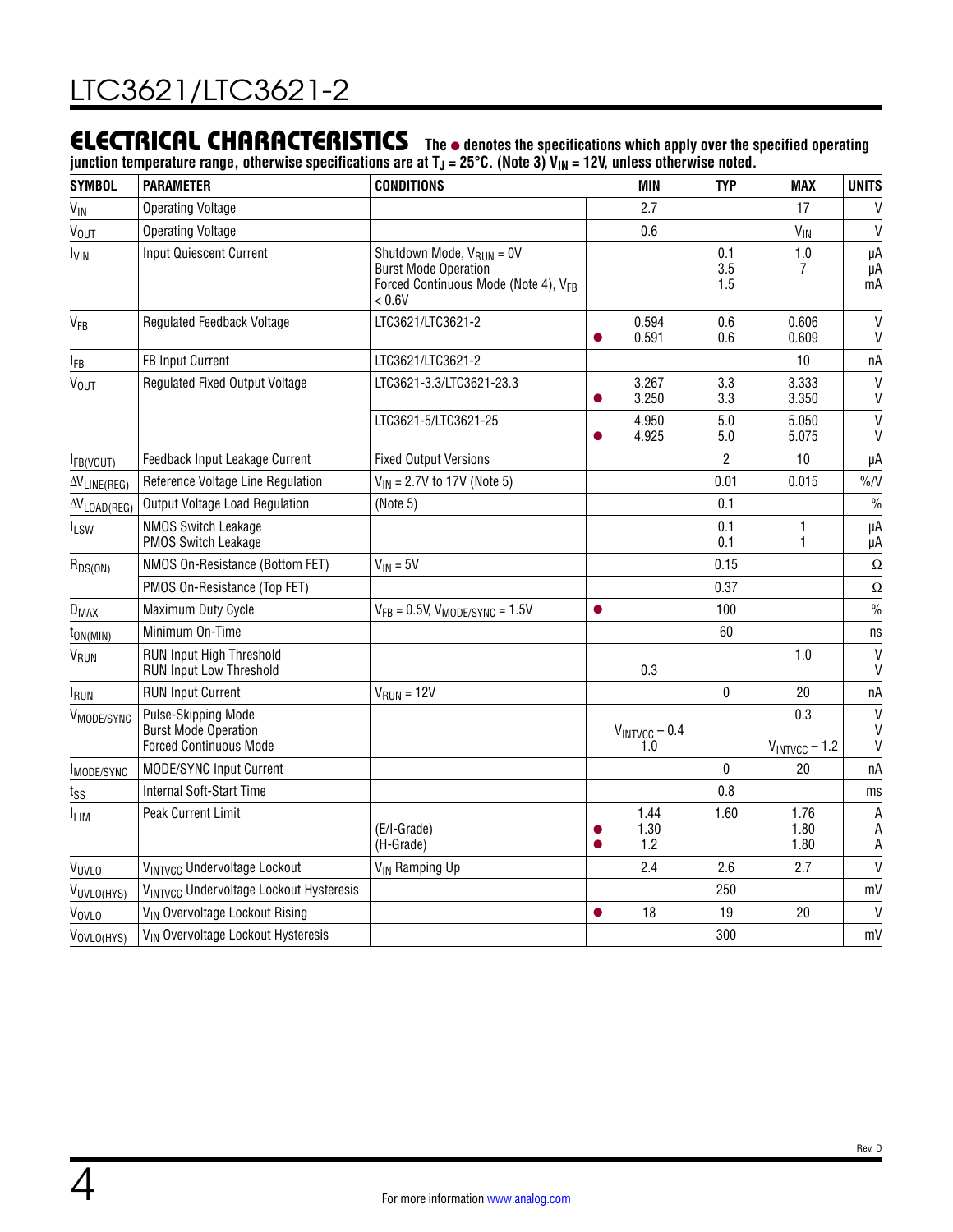### ELECTRICAL CHARACTERISTICS The  $\bullet$  denotes the specifications which apply over the specified operating

junction temperature range, otherwise specifications are at T<sub>J</sub> = 25°C. (Note 3) V<sub>IN</sub> = 12V, unless otherwise noted.

| <b>SYMBOL</b>      | <b>PARAMETER</b>             | <b>CONDITIONS</b>                                             | MIN                  | <b>TYP</b> | <b>MAX</b>           | <b>UNITS</b>                           |
|--------------------|------------------------------|---------------------------------------------------------------|----------------------|------------|----------------------|----------------------------------------|
| $f_{\rm OSC}$      | <b>Oscillator Frequency</b>  | LTC3621/LTC3621-3.3/LTC3621-5<br>(E/I-Grade)<br>(H-Grade)     | 0.92<br>0.82<br>0.78 | 1.00       | 1.08<br>1.16<br>1.16 | <b>MHz</b><br><b>MHz</b><br><b>MHz</b> |
|                    |                              | LTC3621-2/LTC3621-23.3/LTC3621-25<br>(E/I-Grade)<br>(H-Grade) | 2.05<br>1.8<br>1.7   | 2.25       | 2.45<br>2.6<br>2.6   | <b>MHz</b><br><b>MHz</b><br><b>MHz</b> |
| f <sub>SYNC</sub>  | <b>SYNC Capture Range</b>    |                                                               | 60                   |            | 140                  | $\frac{0}{0}$                          |
| VINTVCC            | VINTVCC LDO Output Voltage   | $V_{IN}$ > 4V                                                 |                      | 3.6        |                      | V                                      |
| $\Delta V_{PGOOD}$ | Power Good Range             |                                                               |                      | ±7.5       | ±12.5                | $\frac{0}{0}$                          |
| R <sub>PGOOD</sub> | <b>Power Good Resistance</b> | PGOOD $R_{DS(ON)}$ at 500µA                                   |                      | 275        | 350                  | Ω                                      |
| t <sub>PGOOD</sub> | PGOOD Delay                  | PGOOD Low to High<br>PGOOD High to Low                        |                      | 0<br>32    |                      | Cycles<br>Cycles                       |
| <b>I</b> PGOOD     | <b>PGOOD Leakage Current</b> |                                                               |                      |            | 100                  | пA                                     |

**Note 1:** Stresses beyond those listed under [Absolute Maximum Ratings](#page-1-0)  may cause permanent damage to the device. Exposure to any Absolute Maximum Rating condition for extended periods may affect device reliability and lifetime.

**Note 2:** Transient absolute maximum voltages should not be applied for more than 4% of the switching duty cycle.

**Note 3:** The LTC3621 is tested under pulsed load conditions such that  $T_J \approx T_A$ . The LTC3621E is guaranteed to meet specifications from 0°C to 85°C junction temperature. Specifications over the –40°C to 125°C operating junction temperature range are assured by design, characterization and correlation with statistical process controls. The LTC3621I is guaranteed over the –40°C to 125°C operating junction temperature range, and the LTC3621H is guaranteed over the –40°C to 150°C operating junction temperature range. High junction temperatures degrade operating lifetimes; operating lifetime is derated for junction temperatures greater than 125°C. Note that the maximum ambient temperature consistent with these specifications is determined by specific operating conditions in conjunction with board layout, the rated package thermal impedance and other environmental factors.

**Note 4:** The quiescent current in forced continuous mode does not include switching loss of the power FETs.

**Note 5:** The LTC3621 is tested in a proprietary test mode that connects V<sub>FB</sub> to the output of error amplifier.

**Note 6:** T<sub>J</sub> is calculated from the ambient, T<sub>A</sub>, and power dissipation, P<sub>D</sub>, according to the following formula:

 $T_J = T_A + (P_D \bullet \theta_{JA})$ 

**Note 7:** This IC includes overtemperature protection that is intended to protect the device during momentary overload conditions. Junction temperature will exceed 150°C when overtemperature protection is active. Continuous operation above the specified maximum operating junction temperature may impair device reliability.

5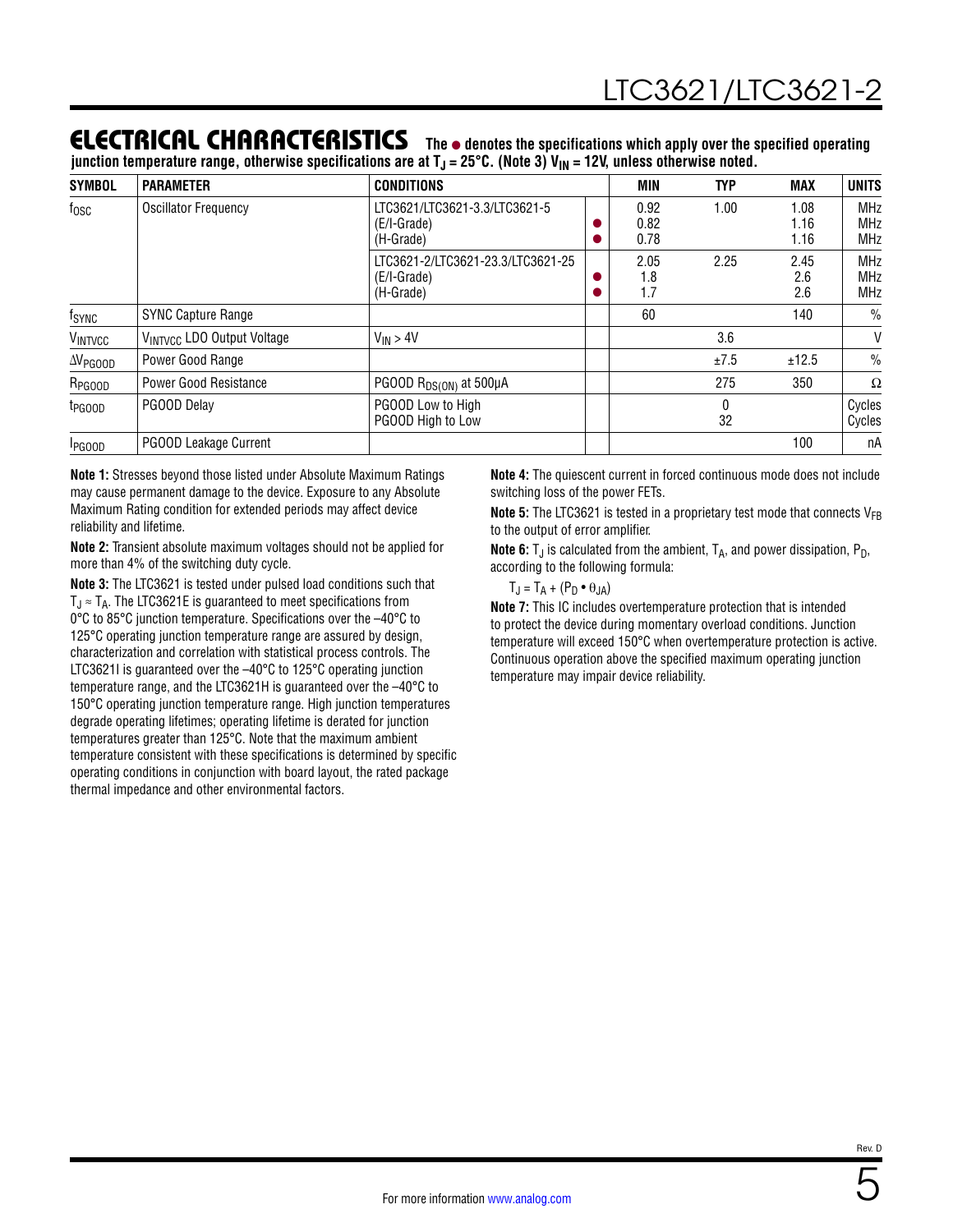### <span id="page-5-0"></span>TYPICAL PERFORMANCE CHARACTERISTICS **TJ = 25°C, unless otherwise noted.**

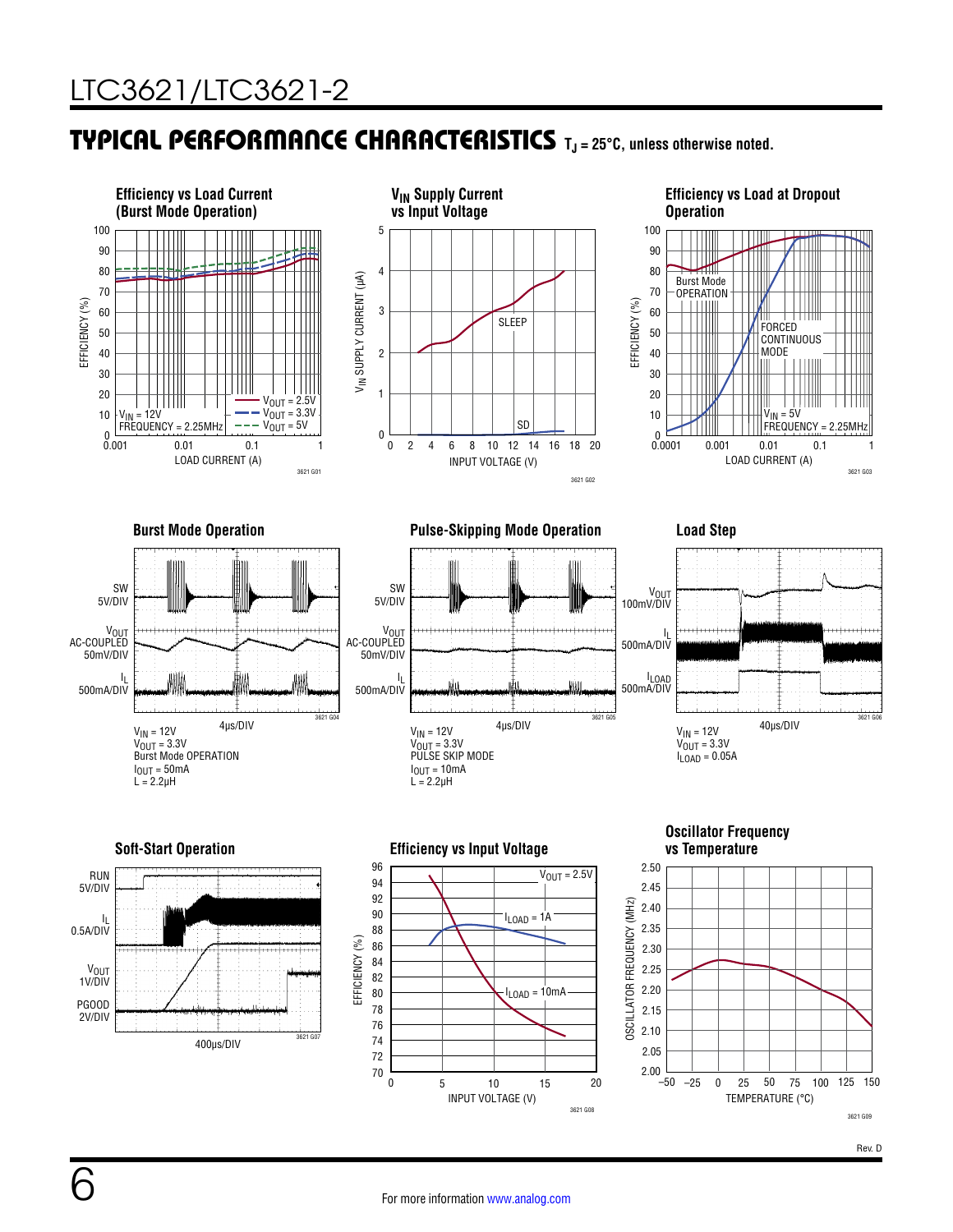7

### TYPICAL PERFORMANCE CHARACTERISTICS **TJ = 25°C, unless otherwise noted.**

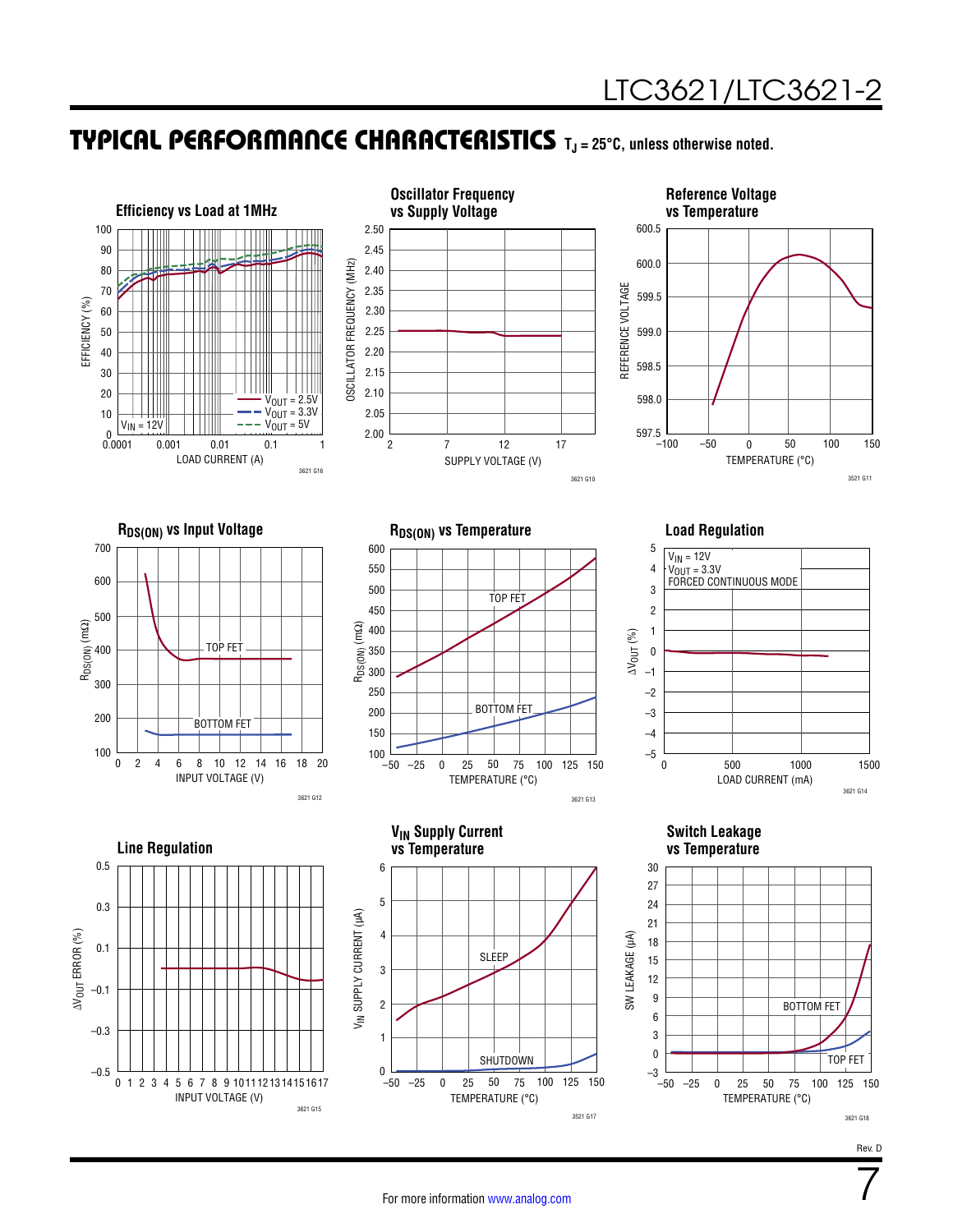# [LTC3621/LTC3621-2](https://www.analog.com/LTC3621?doc=LTC3621-3621-2.pdf)

### PIN FUNCTIONS **(DFN/MSOP)**

**SW (Pin 1/Pin 1):** Switch Node Connection to the Inductor of the Step-Down Regulator.

**VIN (Pin 2/Pin 2):** Input Voltage of the Step-Down Regulator.

**RUN (Pin 3/Pin 3):** Logic Controlled RUN Input. Do not leave this pin floating. Logic high activates the step-down regulator.

**FB (Pin 4/Pin 5):** Feedback Input to the Error Amplifier of the Step-Down Regulator. Connect a resistor divider tap to this pin. The output voltage can be adjusted from 0.6V to  $V_{IN}$  by:

 $V_{\text{OUT}} = 0.6V \cdot [1 + (R2/R1)]$ 

For Fixed V<sub>OUT</sub> options, connect the FB pin directly to V<sub>OUT</sub>.

**PGOOD (Pin 4, MSOP Package Only):** V<sub>OUT</sub> within Regulation Indicator.

**INTV<sub>CC</sub>** (Pin 5/Pin 6): Low Dropout Regulator. Bypass with at least 1µF to Ground.

**MODE/SYNC (Pin 6/Pin 7):** Burst Mode Select and External Clock Synchronization of the Step-Down Regulator. Tie MODE/SYNC to  $INTV_{CC}$  for Burst Mode operation with a 400mA peak current clamp, tie MODE/SYNC to GND for pulse skipping operation, and tie MODE/SYNC to a voltage between 1V and  $V_{\text{INTVCC}} - 1.2V$  for forced continuous mode. Furthermore, connecting MODE/SYNC to an external clock will sync the system clock to the external clock and put the part in forced continuous mode.

**GND (Exposed Pad Pin 7/Pin 9):** Ground Backplane for Power and Signal Ground. Must be soldered to PCB ground.

**SGND (Pin 8, MSOP Package Only):** Signal Ground.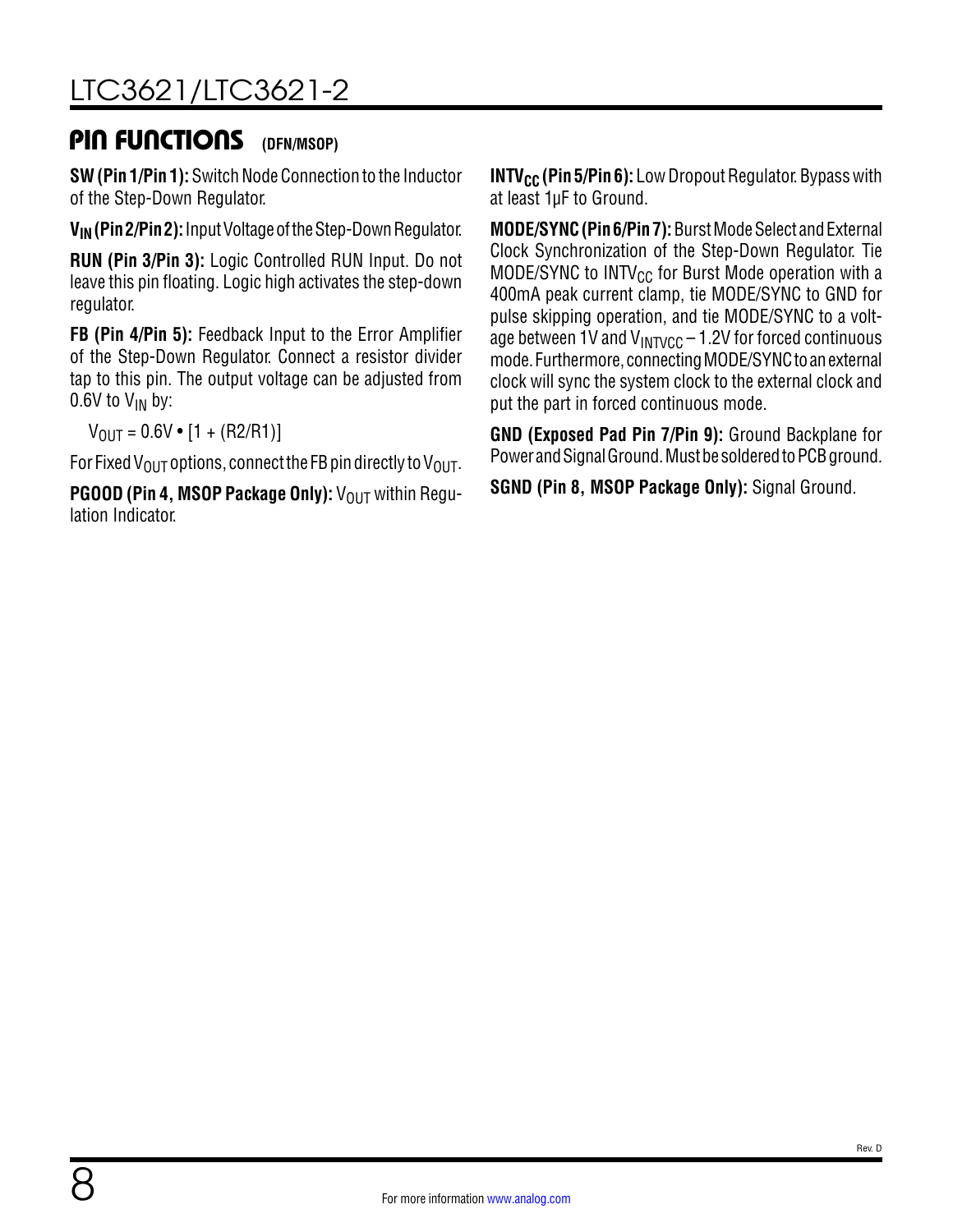### BLOCK DIAGRAM



9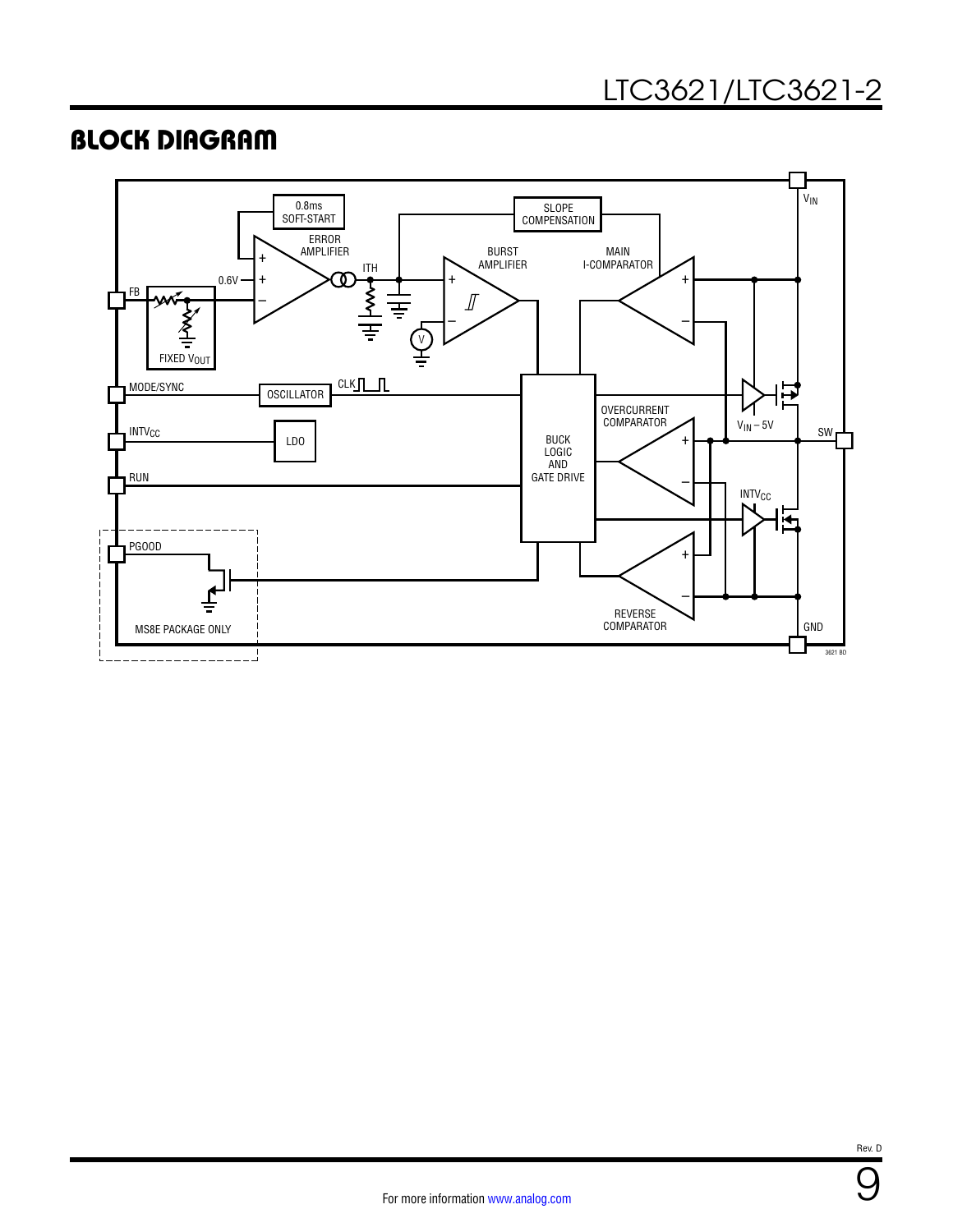# **OPERATION**

The LTC3621 uses a constant-frequency, peak current mode architecture. It operates through a wide  $V_{IN}$  range and regulates with ultralow quiescent current. The operation frequency is set at either 2.25MHz or 1MHz and can be synchronized to an external oscillator  $±40\%$  of the inherent frequency. To suit a variety of applications, the selectable MODE/SYNC pin allows the user to trade off output ripple for efficiency.

The output voltage is set by an external divider returned to the FB pin. An error amplifier compares the divided output voltage with a reference voltage of 0.6V and adjusts the peak inductor current accordingly. In the MS8E package, overvoltage and undervoltage comparators will pull the PGOOD output low if the output voltage is not within 7.5% of the programmed value. The PGOOD output will go high immediately after achieving regulation and will go low 32 clock cycles after falling out of regulation.

#### **Main Control Loop**

During normal operation, the top power switch (P-channel MOSFET) is turned on at the beginning of a clock cycle. The inductor current is allowed to ramp up to a peak level. Once that level is reached, the top power switch is turned off and the bottom switch (N-channel MOSFET) is turned on until the next clock cycle. The peak current level is controlled by the internally compensated ITH voltage, which is the output of the error amplifier. This amplifier compares the FB voltage to the 0.6V internal reference. When the load current increases, the FB voltage decreases slightly below the reference, which causes the error amplifier to increase the ITH voltage until the average inductor current matches the new load current.

The main control loop is shut down by pulling the RUN pin to ground.

### **Low Current Operation**

Two discontinuous-conduction modes (DCMs) are available to control the operation of the LTC3621 at low currents. Both modes, Burst Mode operation and pulse-skipping, automatically switch from continuous operation to the selected mode when the load current is low.

To optimize efficiency, Burst Mode operation can be selected by tying the MODE/SYNC pin to  $INTV_{CC}$ . In Burst Mode operation, the peak inductor current is set to be at least 400mA, even if the output of the error amplifier demands less. Thus, when the switcher is on at relatively light output loads, FB voltage will rise and cause the ITH voltage to drop. Once the ITH voltage goes below 0.2V, the switcher goes into its sleep mode with both power switches off. The switcher remains in this sleep state until the external load pulls the output voltage below its regulation point. During sleep mode, the part draws an ultralow 3.5µA of quiescent current from  $V_{IN}$ .

To minimize  $V_{\text{OUT}}$  ripple, pulse-skipping mode can be selected by grounding the MODE/SYNC pin. In the LTC3621, pulse-skipping mode is implemented similarly to Burst Mode operation with the peak inductor current set to be at about 66mA. This results in lower output voltage ripple than in Burst Mode operation with the trade-off being slightly lower efficiency.

#### **Forced Continuous Mode Operation**

Aside from the two discontinuous-conduction modes, the LTC3621 also has the ability to operate in the forced continuous mode by setting the MODE/SYNC voltage between 1V and  $V_{\text{INTVCC}}$  – 1V. In forced continuous mode, the switcher will switch cycle by cycle regardless of what the output load current is. If forced continuous mode is selected, the minimum peak current is set to be –133mA in order to ensure that the part can operate continuously at zero output load.

### **High Duty Cycle/Dropout Operation**

When the input supply voltage decreases towards the output voltage, the duty cycle increases and slope compensation is required to maintain the fixed switching frequency. The LTC3621 has internal circuitry to accurately maintain the peak current limit ( $I_{LIM}$ ) of 1.6A even at high duty cycles.

As the duty cycle approaches 100%, the LTC3621 enters dropout operation. During dropout, if force continuous mode is selected, the top PMOS switch is turned on continuously, and all active circuitry is kept alive. However, if Burst Mode operation or pulse-skipping mode is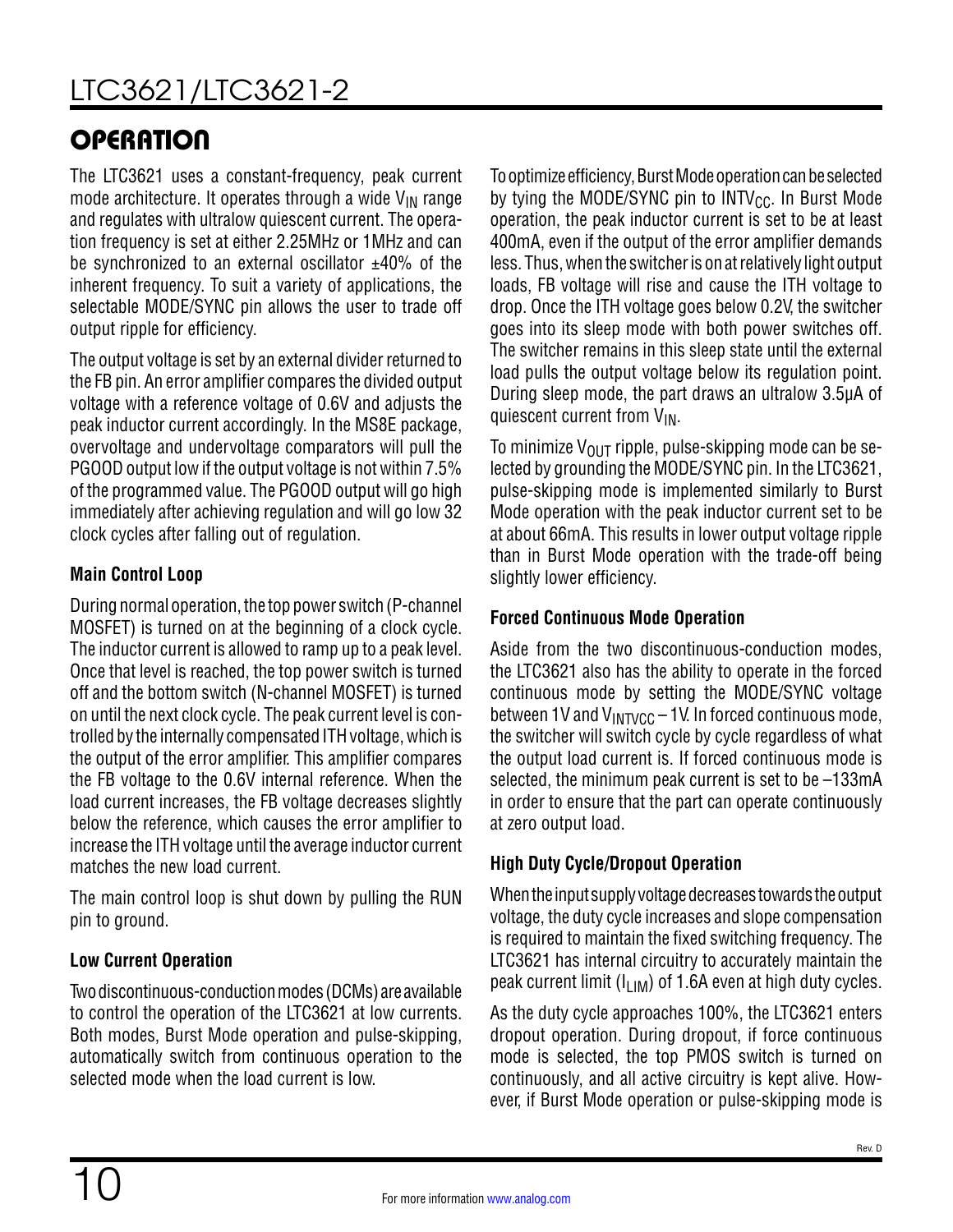### **OPERATION**

selected, the part will transition in and out of sleep mode depending on the output load current. This significantly reduces the quiescent current, thus prolonging the use of the input supply.

#### **VIN Overvoltage Protection**

In order to protect the internal power MOSFET devices against transient voltage spikes, the LTC3621 constantly monitors the  $V_{IN}$  pin for an overvoltage condition. When  $V_{IN}$  rises above 19V, the regulator suspends operation by shutting off both power MOSFETs. Once  $V_{IN}$  drops below 18.7V, the regulator immediately resumes normal operation. The regulator executes its soft-start function when exiting an overvoltage condition.

#### **Low Supply Operation**

The LTC3621 incorporates an undervoltage lockout circuit which shuts down the part when the input voltage drops below 2.7V. As the input voltage rises slightly above the undervoltage threshold, the switcher will begin its basic operation. However, the  $R_{DS(ON)}$  of the top and bottom switch will be slightly higher than that specified in the electrical characteristics due to lack of gate drive. Refer to graph of  $R_{DS(ON)}$  versus V<sub>IN</sub> for more details.

#### **Soft-Start**

The LTC3621 has an internal 800µs soft-start ramp. During start-up soft-start operation, the switcher will operate in pulse-skipping mode.

# APPLICATIONS INFORMATION

#### **Output Voltage Programming**

For non-fixed output voltage parts, the output voltage is set by external resistive divider according to the following equation:

$$
V_{\text{OUT}} = 0.6 V \cdot \left(1 + \frac{R2}{R1}\right)
$$

The resistive divider allows the FB pin to sense a fraction of the output voltage as shown in [Figure 1.](#page-10-0)



**Figure 1. Setting the Output Voltage**

#### **Input Capacitor (C<sub>IN</sub>) Selection**

The input capacitance,  $C_{IN}$ , is needed to filter the square wave current at the drain of the top power MOSFET. To prevent large voltage transients from occurring, a low ESR input capacitor sized for the maximum RMS current should be used. The maximum RMS current is given by:

$$
I_{RMS} \cong I_{OUT(MAX)} \frac{V_{OUT}}{V_{IN}} \sqrt{\frac{V_{IN}}{V_{OUT}} - 1}
$$

This formula has a maximum at  $V_{IN} = 2V_{OUT}$ , where:

$$
I_{RMS} \cong \frac{I_{OUT}}{2}
$$

This simple worst-case condition is commonly used for design because even significant deviations do not offer much relief. Note that ripple current ratings from capacitor manufacturers are often based on only 2000 hours of life which makes it advisable to further derate the capacitor, or choose a capacitor rated at a higher temperature than required. Several capacitors may also be paralleled to meet size or height requirements in the design. For low input voltage applications, sufficient bulk input capacitance is needed to minimize transient effects during output load changes.

#### <span id="page-10-0"></span>**Output Capacitor (COUT) Selection**

The selection of  $C<sub>OMIT</sub>$  is determined by the effective series resistance (ESR) that is required to minimize voltage ripple and load step transients as well as the amount of bulk capacitance that is necessary to ensure that the control loop is stable. Loop stability can be checked by viewing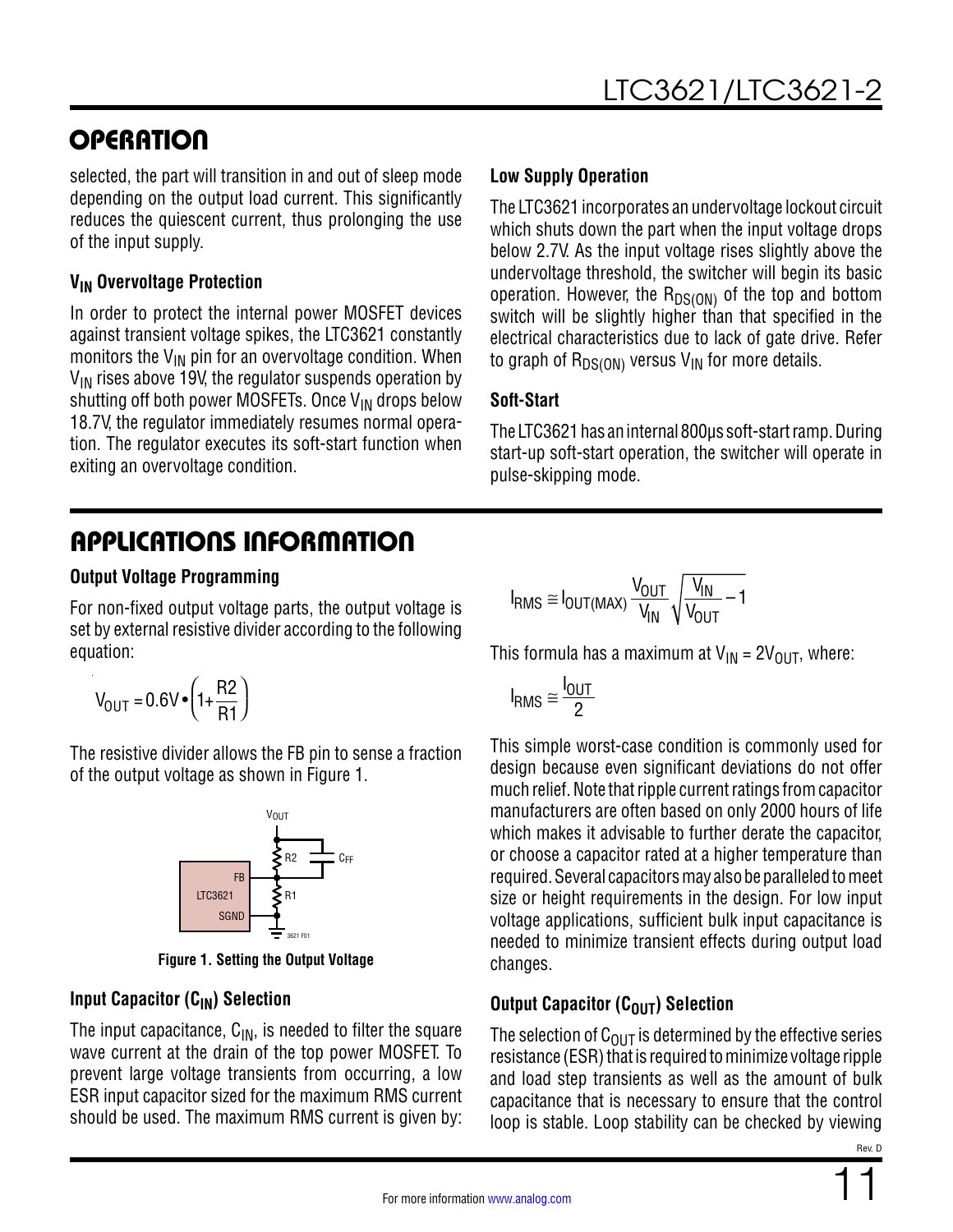the load transient response. The output ripple,  $\Delta V_{\text{OUT}}$ , is determined by:

$$
\Delta V_{\text{OUT}} < \Delta I_{L} \left( \frac{1}{8 \cdot f \cdot C_{\text{OUT}}} + \text{ESR} \right)
$$

The output ripple is highest at maximum input voltage since  $\Delta I_1$  increases with input voltage. Multiple capacitors placed in parallel may be needed to meet the ESR and RMS current handling requirements. Dry tantalum, special polymer, aluminum electrolytic, and ceramic capacitors are all available in surface mount packages. Special polymer capacitors are very low ESR but have lower capacitance density than other types. Tantalum capacitors have the highest capacitance density but it is important to only use types that have been surge tested for use in switching power supplies. Aluminum electrolytic capacitors have significantly higher ESR, but can be used in cost-sensitive applications provided that consideration is given to ripple current ratings and long-term reliability. Ceramic capacitors have excellent low ESR characteristics and small footprints.

#### **Using Ceramic Input and Output Capacitors**

Higher values, lower cost ceramic capacitors are now becoming available in smaller case sizes. Their high ripple current, high voltage rating and low ESR make them ideal for switching regulator applications. However, care must be taken when these capacitors are used at the input and output. When a ceramic capacitor is used at the input and the power is supplied by a wall adapter through long wires, a load step at the output can induce ringing at the  $V_{IN}$  input. At best, this ringing can couple to the output and be mistaken as loop instability. At worst, a sudden inrush of current through the long wires can potentially cause a voltage spike at  $V_{\text{IN}}$  large enough to damage the part.

When choosing the input and output ceramic capacitors, choose the X5R and X7R dielectric formulations. These dielectrics have the best temperature and voltage characteristics of all the ceramics for a given value and size.

Since the ESR of a ceramic capacitor is so low, the input and output capacitor must instead fulfill a charge storage requirement. During a load step, the output capacitor must instantaneously supply the current to support the load until the feedback loop raises the switch current enough to support the load. Typically, five cycles are required to respond to a load step, but only in the first cycle does the output voltage drop linearly. The output droop,  $V_{DROOP}$ , is usually about three times the linear drop of the first cycle. Thus, a good place to start with the output capacitor value is approximately:

$$
C_{\text{OUT}} = 3 \frac{\Delta I_{\text{OUT}}}{f \cdot V_{\text{DROOP}}}
$$

More capacitance may be required depending on the duty cycle and load-step requirements. In most applications, the input capacitor is merely required to supply high frequency bypassing, since the impedance to the supply is very low. A 10μF ceramic capacitor is usually enough for these conditions. Place this input capacitor as close to the  $V_{IN}$  pin as possible.

#### **Output Power Good**

In the MS8E package, when the LTC3621's output voltage is within the  $\pm$ 7.5% window of the regulation point, the output voltage is good and the PGOOD pin is pulled high with an external resistor. Otherwise, an internal open-drain pull-down device (275 $Ω$ ) will pull the PGOOD pin low. To prevent unwanted PGOOD glitches during transients or dynamic  $V_{OIII}$  changes, the LTC3621's PGOOD falling edge includes a blanking delay of approximately 32 switching cycles.

### **Frequency Sync Capability**

The LTC3621 has the capability to sync to a frequency within a ±40% range of the internal programmed frequency. It takes 2 to 3 cycles of external clock pulses to engage the sync mode. If the external clock signal were to stop switching during operation, it will take roughly 7μs for the part's internal sync signal to go low and respond accordingly. Once engaged in sync, the LTC3621 immediately runs at the external clock frequency in forced continuous mode.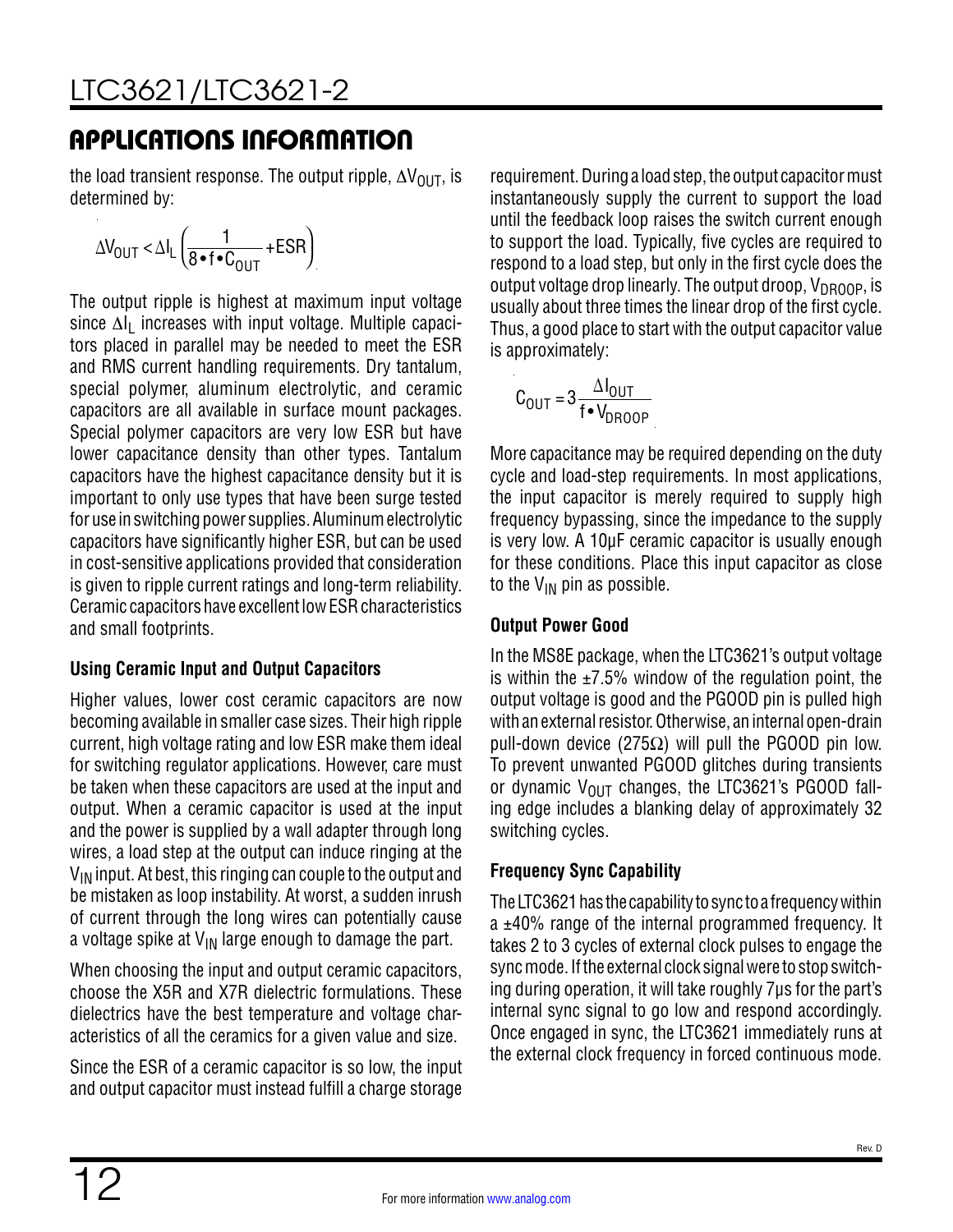#### **Inductor Selection**

Given the desired input and output voltages, the inductor value and operating frequency determine the ripple current:

$$
\Delta I_{L} = \frac{V_{OUT}}{f \cdot L} \left( 1 - \frac{V_{OUT}}{V_{IN(MAX)}} \right)
$$

Lower ripple current reduces power losses in the inductor, ESR losses in the output capacitors and output voltage ripple. Highest efficiency operation is obtained at low frequency with small ripple current. However, achieving this requires a large inductor. There is a trade-off between component size, efficiency and operating frequency.

A reasonable starting point is to choose a ripple current that is about 40% of  $I_{\text{OUT} (MAX)}$ . To guarantee that ripple current does not exceed a specified maximum, the inductance should be chosen according to:

$$
L = \frac{V_{OUT}}{f \cdot \Delta I_{L(MAX)}} \left(1 - \frac{V_{OUT}}{V_{IN(MAX)}}\right)
$$

Once the value for L is known, the type of inductor must be selected. Actual core loss is independent of core size for a fixed inductor value, but is very dependent on the inductance selected. As the inductance or frequency increases, core losses decrease. Unfortunately, increased inductance requires more turns of wire and therefore copper losses will increase. Copper losses also increase as frequency increases.

Ferrite designs have very low core losses and are preferred at high switching frequencies, so design goals can concentrate on copper loss and preventing saturation. Ferrite core material saturates "hard", which means that inductance collapses abruptly when the peak design current is exceeded. This results in an abrupt increase in inductor ripple current and consequent output voltage ripple. Do not allow the core to saturate!

Different core materials and shapes will change the size/ current and price/current relationship of an inductor. Toroid or shielded pot cores in ferrite or permalloy materials are small and don't radiate much energy, but generally cost more than powdered iron core inductors with similar

characteristics. The choice of which style inductor to use mainly depends on the price versus size requirements and any radiated field/EMI requirements. New designs for surface mount inductors are available from Coilcraft, Toko, Vishay, NEC/Tokin, TDK and Würth Electronik. Refer to [Table 1](#page-13-0) for more details.

#### **Checking Transient Response**

The regular loop response can be checked by looking at the load transient response. Switching regulators take several cycles to respond to a step in load current. When a load step occurs,  $V_{OUT}$  immediately shifts by an amount equal to the  $\Delta I_{\text{LOAD}}$  • ESR, where ESR is the effective series resistance of C<sub>OUT</sub>.  $\Delta I_{LOAD}$  also begins to charge or discharge C<sub>OUT</sub> generating a feedback error signal used by the regulator to return  $V_{OIII}$  to its steady-state value. During this recovery time,  $V_{\text{OUT}}$  can be monitored for overshoot or ringing that would indicate a stability problem.

The initial output voltage step may not be within the bandwidth of the feedback loop, so the standard second order overshoot/DC ratio cannot be used to determine phase margin. In addition, a feedforward capacitor can be added to improve the high frequency response, as shown in [Figure 1](#page-10-0). Capacitor  $C_{FF}$  provides phase lead by creating a high frequency zero with R2, which improves the phase margin.

The output voltage settling behavior is related to the stability of the closed-loop system and will demonstrate the actual overall supply performance. LTpowerCAD™ and LTSpice<sup>®</sup> can be used to check control loop and transient performance.

In some applications, a more severe transient can be caused by switching in loads with large (>1µF) load capacitors. The discharged load capacitors are effectively put in parallel with  $C<sub>OUT</sub>$ , causing a rapid drop in  $V<sub>OUT</sub>$ . No regulator can deliver enough current to prevent this problem if the switch connecting the load has low resistance and is driven quickly. The solution is to limit the turn-on speed of the load switch driver. A Hot Swap™ controller is designed specifically for this purpose and usually incorporates current limiting, short-circuit protection and soft-starting.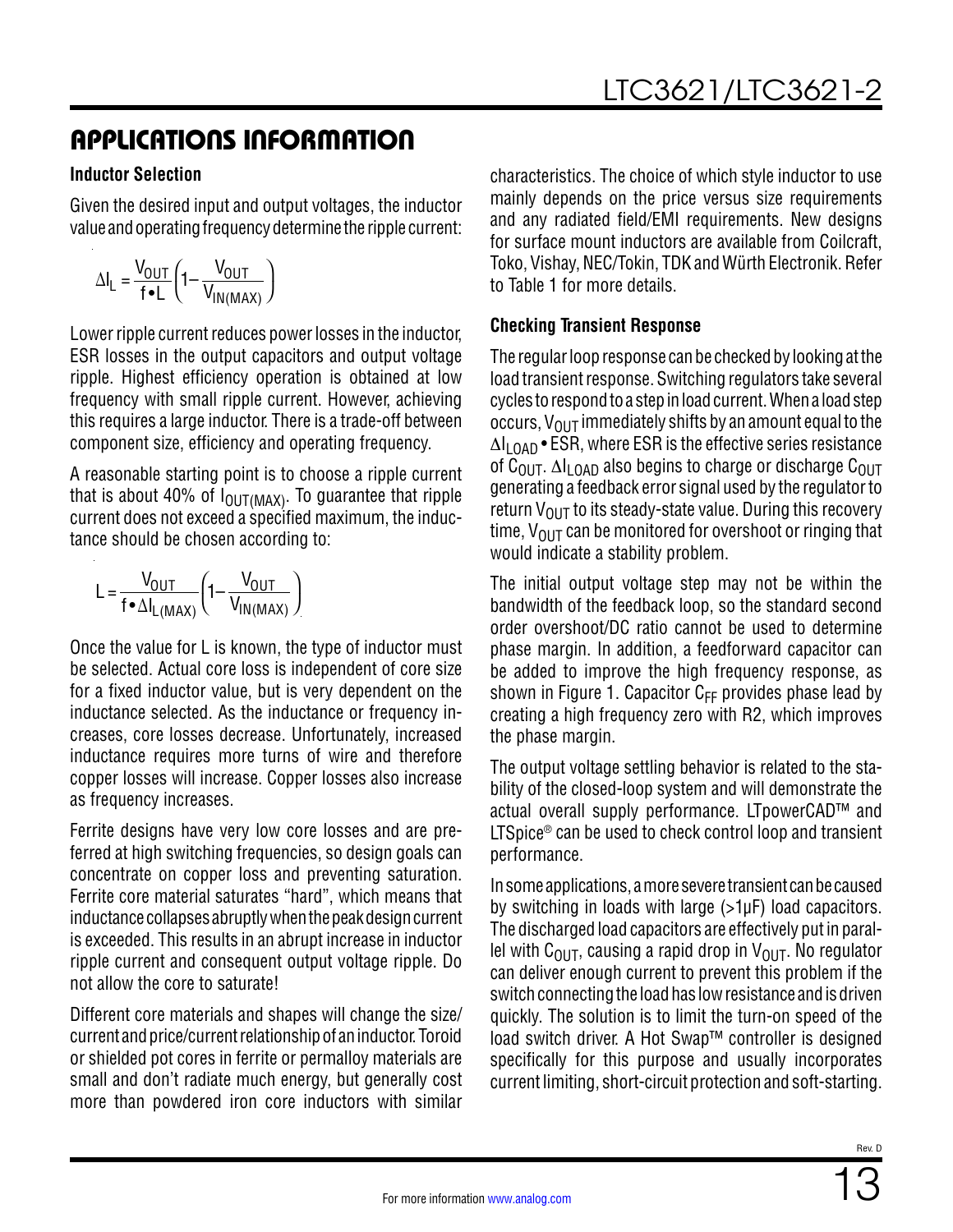#### <span id="page-13-0"></span>**Table 1. Inductor Selection Table**

| <b>INDUCTOR</b>       | <b>INDUCTANCE</b><br>$(\mu H)$ | <b>DCR</b><br>$(m\Omega)$ | <b>MAX CURRENT</b><br>(A) | <b>DIMENSIONS</b><br>(mm) | <b>HEIGHT</b><br>(mm)   | <b>MANUFACTURER</b> |
|-----------------------|--------------------------------|---------------------------|---------------------------|---------------------------|-------------------------|---------------------|
| IHLP-1616BZ-11 Series | 1.0                            | 24                        | 4.5                       | $4.3 \times 4.7$          | 2                       | Vishay              |
|                       | 2.2                            | 61                        | 3.25                      | $4.3 \times 4.7$          | $\frac{2}{2}$           | www.vishay.com      |
|                       | 4.7                            | 95                        | 1.7                       | $4.3 \times 4.7$          |                         |                     |
| IHLP-2020BZ-01 Series | 1                              | 18.9                      | $\overline{7}$            | $5.4 \times 5.7$          | $\overline{\mathbf{c}}$ |                     |
|                       | 2.2                            | 45.6                      | 4.2                       | $5.4 \times 5.7$          |                         |                     |
|                       | 3.3                            | 79.2                      | 3.3                       | $5.4 \times 5.7$          | $2222$<br>$222$         |                     |
|                       | 4.7                            | 108                       | 2.8                       | $5.4 \times 5.7$          |                         |                     |
|                       | 5.6                            | 113                       | 2.5                       | $5.4 \times 5.7$          |                         |                     |
|                       | 6.8                            | 139                       | 2.4                       | $5.4 \times 5.7$          |                         |                     |
| FDV0620 Series        |                                | 18                        | 5.7                       | $6.7 \times 7.4$          | $\overline{2}$          | Toko                |
|                       | 2.2                            | 37                        | 4                         | $6.7 \times 7.4$          | $\overline{\mathbf{c}}$ | www.toko.com        |
|                       | 3.3                            | 51                        | 3.2                       | $6.7 \times 7.4$          | $\overline{\mathbf{c}}$ |                     |
|                       | 4.7                            | 68                        | 2.8                       | $6.7 \times 7.4$          | $\overline{2}$          |                     |
| MPLC0525L Series      | 1                              | 16                        | 6.4                       | $6.2 \times 5.4$          | 2.5                     | NEC/Tokin           |
|                       | 1.5                            | 24                        | 5.2                       | $6.2 \times 5.4$          | 2.5                     | www.nec-tokin.com   |
|                       | 2.2                            | 40                        | 4.1                       | $6.2 \times 5.4$          | 2.5                     |                     |
| XFL4020 Series        | 1.0                            | 10.8                      | 5.1                       | $4 \times 4$              | 2.1                     | Coilcraft           |
|                       | 1.5                            | 14.4                      | 4.4                       | $4 \times 4$              | 2.1                     | www.coilcraft.com   |
|                       | 2.2                            | 21.3                      | 3.5                       | $4 \times 4$              | 2.1                     |                     |
|                       | 3.3                            | 34.8                      | 2.5                       | $4 \times 4$              | 2.1                     |                     |
|                       | 4.7                            | 52.2                      | 2.5                       | $4 \times 4$              | 2.1                     |                     |
| RLF7030 Series        | 1                              | 8.8                       | 6.4                       | $6.9 \times 7.3$          | 3.2                     | <b>TDK</b>          |
|                       | 1.5                            | 9.6                       | 6.1                       | $6.9 \times 7.3$          | 3.2                     | www.tdk.com         |
|                       | 2.2                            | 12                        | 5.4                       | $6.9 \times 7.3$          | 3.2                     |                     |
|                       | 3.3                            | 20                        | 4.1                       | $6.9 \times 7.3$          | 3.2                     |                     |
|                       | 4.7                            | 31                        | 3.4                       | $6.9 \times 7.3$          | 3.2                     |                     |
|                       | 6.8                            | 45                        | 2.8                       | $6.9 \times 7.3$          | 3.2                     |                     |
| WE-TPC 4828 Series    | 1.2                            | 17                        | 3.1                       | $4.8 \times 4.8$          | 2.8                     | Würth Elektronik    |
|                       | 1.8                            | 20                        | 2.7                       | $4.8 \times 4.8$          | 2.8                     | www.we-online.com   |
|                       | 2.2                            | 23                        | 2.5                       | $4.8 \times 4.8$          | 2.8                     |                     |
|                       | 2.7                            | 27                        | 2.35                      | $4.8 \times 4.8$          | 2.8                     |                     |
|                       | 3.3                            | 30                        | 2.15                      | $4.8 \times 4.8$          | 2.8                     |                     |
|                       | 3.9                            | 47                        | 1.72                      | $4.8 \times 4.8$          | 2.8                     |                     |
|                       | 4.7                            | 52                        | 1.55                      | $4.8 \times 4.8$          | 2.8                     |                     |

#### **Efficiency Considerations**

The percent efficiency of a switching regulator is equal to the output power divided by the input power times 100%. It is often useful to analyze individual losses to determine what is limiting the efficiency and which change would produce the most improvement. Percent efficiency can be expressed as:

% Efficiency =  $100\% - (Loss1 + Loss2 + ...)$ 

where Loss1, Loss2, etc. are the individual losses as a percentage of input power. Although all dissipative elements in the circuit produce losses, three main sources usually account for most of the losses in LTC3621 circuits: 1) I<sup>2</sup>R losses, 2) switching and biasing losses, 3) other losses.

1. I<sup>2</sup>R losses are calculated from the DC resistances of the internal switches,  $R_{SW}$ , and external inductor,  $R_{\text{L}}$ . In continuous mode, the average output current flows through inductor L but is "chopped" between the internal top and bottom power MOSFETs. Thus, the series resistance looking into the SW pin is a function of both top and bottom MOSFET  $R_{DS(ON)}$  and the duty cycle (DC) as follows:

 $R_{SW} = (R_{DS(ON)TOP})(DC) + (R_{DS(ON)BOT})(1 - DC)$ 

The  ${\sf R}_{{\sf DS}({\sf ON})}$  for both the top and bottom MOSFETs can be obtained from the [Typical Performance Characteristics](#page-5-0) curves. Thus to obtain I2R losses:

I<sup>2</sup>R losses = I<sub>OUT</sub><sup>2</sup>(R<sub>SW</sub> + R<sub>L</sub>)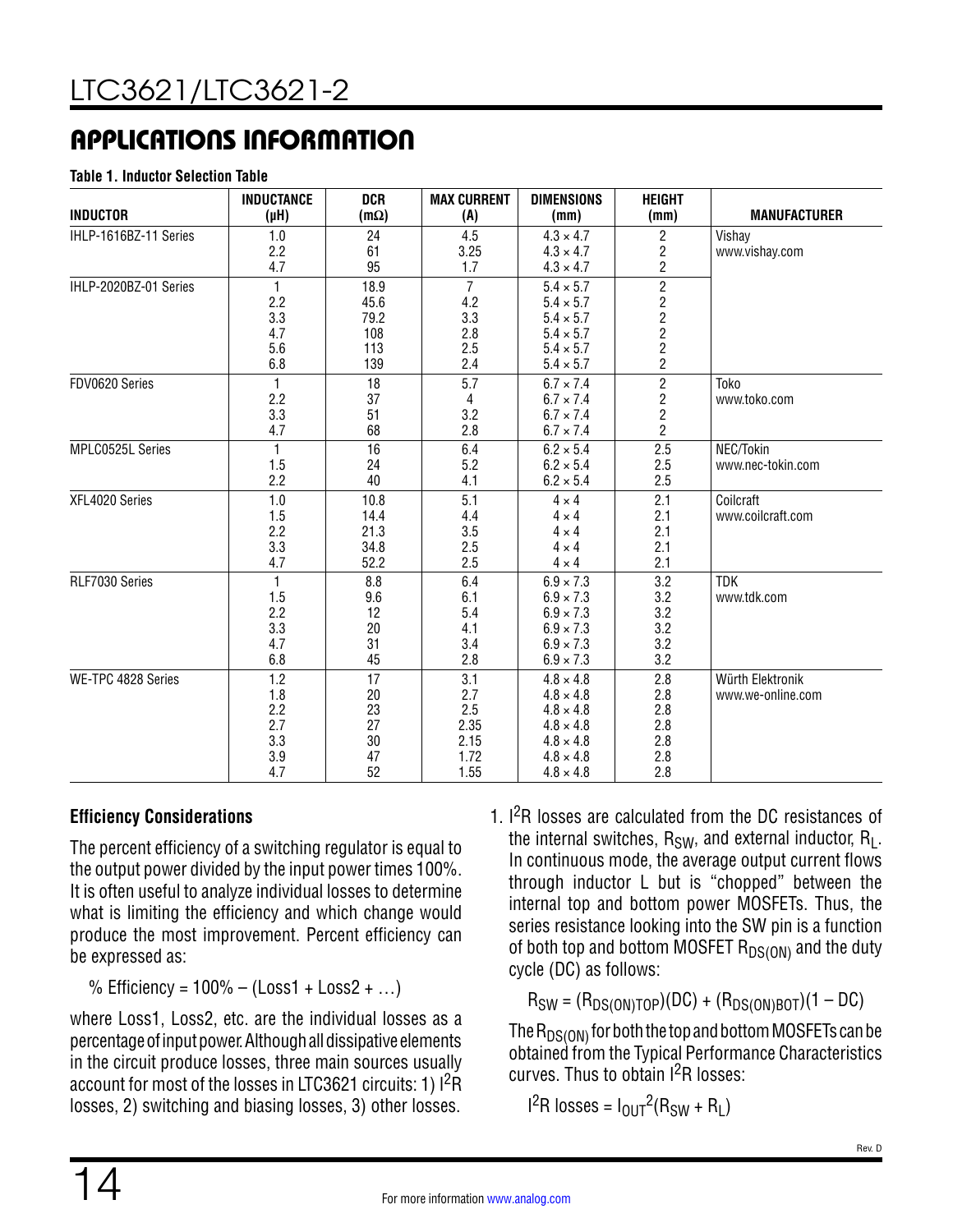2. The switching current is the sum of the MOSFET driver and control currents. The power MOSFET driver current results from switching the gate capacitance of the power MOSFETs. Each time a power MOSFET gate is switched from low to high to low again, a packet of charge dQ moves from  $V_{IN}$  to ground. The resulting dQ/dt is a current out of  $V_{IN}$  that is typically much larger than the DC control bias current. In continuous mode, IGATECHG =  $f(Q_T + Q_B)$ , where  $Q_T$  and  $Q_B$  are the gate charges of the internal top and bottom power MOSFETs and f is the switching frequency. The power loss is thus:

Switching Loss =  $I<sub>GATFCHG</sub> • V<sub>IN</sub>$ 

The gate charge loss is proportional to  $V_{IN}$  and f and thus their effects will be more pronounced at higher supply voltages and higher frequencies.

3. Other "hidden" losses such as transition loss and copper trace and internal load resistances can account for additional efficiency degradations in the overall power system. It is very important to include these "system" level losses in the design of a system. Transition loss arises from the brief amount of time the top power MOSFET spends in the saturated region during switch node transitions. The LTC3621 internal power devices switch quickly enough that these losses are not significant compared to other sources. These losses plus other losses, including diode conduction losses during dead-time and inductor core losses, generally account for less than 2% total additional loss.

### **Thermal Conditions**

In a majority of applications, the LTC3621 does not dissipate much heat due to its high efficiency and low thermal resistance of its exposed pad package. However, in applications where the LTC3621 is running at high ambient temperature, high  $V_{IN}$ , high switching frequency, and maximum output current load, the heat dissipated may exceed the maximum junction temperature of the part. If the junction temperature reaches approximately 160°C, both power switches will be turned off until the temperature drops about 15°C cooler.

To avoid the LTC3621 from exceeding the maximum junction temperature, the user will need to do some thermal analysis. The goal of the thermal analysis is to determine whether the power dissipated exceeds the maximum junction temperature of the part. The temperature rise is given by:

 $T_{\text{RISF}} = P_{D} \cdot \theta_{\text{J}A}$ 

As an example, consider the case when the LTC3621 is used in applications where  $V_{IN}$  = 12V,  $I_{OUIT}$  = 1A,  $f = 2.25$ MHz,  $V_{OUT} = 1.8V$ . The equivalent power MOSFET resistance R<sub>SW</sub> is:

$$
R_{SW} = R_{DS(ON)TOP} \cdot \frac{V_{OUT}}{V_{IN}} + R_{DS(ON)BOT} \cdot \left(1 - \frac{V_{OUT}}{V_{IN}}\right)
$$

$$
= 370 \text{ m}\Omega \cdot \frac{1.8V}{12V} + 150 \text{ m}\Omega \cdot \left(1 - \frac{1.8V}{12V}\right)
$$

$$
= 183 \text{ m}\Omega
$$

The  $V_{IN}$  current during 2.25MHz force continuous operation with no load is about 5mA, which includes switching and internal biasing current loss, transition loss, inductor core loss and other losses in the application. Therefore, the total power dissipated by the part is:

$$
P_{D} = I_{OUT}^{2} \cdot R_{SW} + V_{IN} \cdot I_{IN(Q)}
$$
  
= 1A<sup>2</sup> \cdot 183mΩ + 12V \cdot 5mA  
= 243mW

The DFN  $2mm \times 3mm$  package junction-to-ambient thermal resistance,  $\theta_{JA}$ , is around 64°C/W. Therefore, the junction temperature of the regulator operating in a 25°C ambient temperature is approximately:

$$
T_J = 0.243W \cdot 64^{\circ}C/W + 25^{\circ}C = 40.6^{\circ}C
$$

Remembering that the above junction temperature is obtained from an  $R_{DS(ON)}$  at 25°C, we might recalculate the junction temperature based on a higher  $R_{DS(ON)}$  since it increases with temperature. Redoing the calculation assuming that  $R_{SW}$  increased 5% at 40.6 $\degree$ C yields a new junction temperature of 41.1°C. If the application calls for a higher ambient temperature and/or higher switching frequency, care should be taken to reduce the temperature rise of the part by using a heat sink or forced air flow.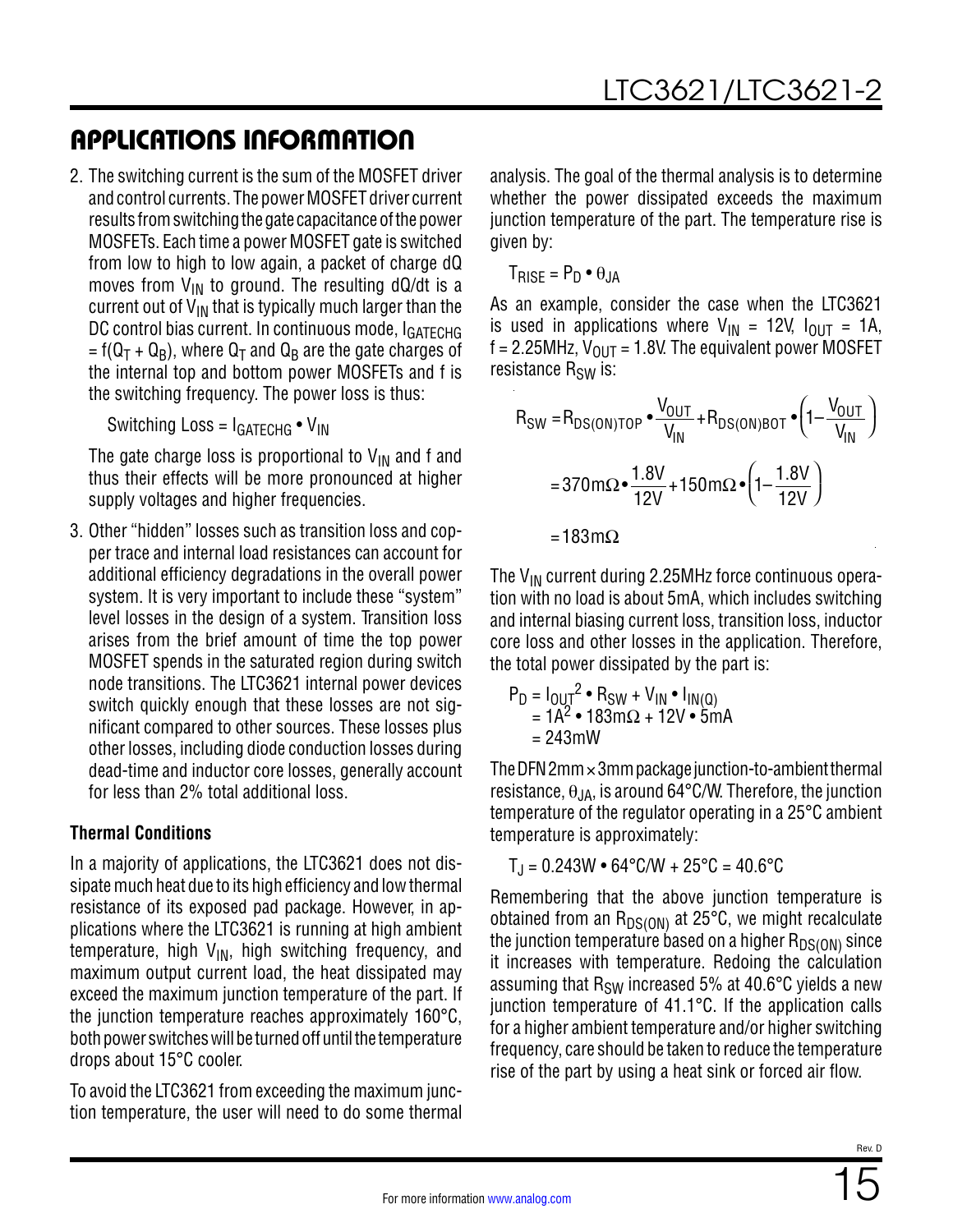#### **Board Layout Considerations**

When laying out the printed circuit board, the following checklist should be used to ensure proper operation of the LTC3621 (refer to [Figure 2](#page-15-0)). Check the following in your layout:



**Figure 2. Sample PCB Layout**

- 1. Do the capacitors  $C_{IN}$  connect to the  $V_{IN}$  pin and GND pin as close as possible? These capacitors provide the AC current to the internal power MOSFETs and their drivers.
- 2. Are C<sub>OUT</sub> and L closely connected? The  $(-)$  plate of  $C<sub>OUT</sub>$  returns current to GND.
- 3. The resistive divider, R1 and R2, must be connected between the  $(+)$  plate of C<sub>OUT</sub> and a ground line terminated near GND. The feedback signal  $V_{FB}$  should be routed away from noisy components and traces, such as the SW line, and its trace should be minimized. Keep R1 and R2 close to the IC.
- 4. Solder the exposed pad (Pin 7 for DFN, Pin 9 for MSOP) on the bottom of the package to the GND plane. Connect this GND plane to other layers with thermal vias to help dissipate heat from the LTC3621.
- 5. Keep sensitive components away from the SW pin. The feedback resistors and  $INTV_{CC}$  bypass capacitors should be routed away from the SW trace and the inductor.
- 6. A ground plane is preferred.
- 7. Flood all unused areas on all layers with copper, which reduces the temperature rise of power components. These copper areas should be connected to GND.

#### **Design Example**

As a design example, consider using the LTC3621 in an application with the following specifications:

$$
V_{IN} = 10.8V \text{ to } 13.2V
$$

$$
V_{OUT} = 3.3V
$$

$$
I_{OUT(MAX)} = 1A
$$

$$
I_{OUT(MIN)} = 0A
$$

$$
f_{SW} = 2.25MHz
$$

Because efficiency and quiescent current is important at both 500mA and 0A current states, Burst Mode operation will be utilized.

<span id="page-15-0"></span>Given the internal oscillator of 2.25MHz, we can calculate the inductor value for about 40% ripple current at maximum  $V_{IN}$ :

$$
L = \left(\frac{3.3V}{2.25MHz \cdot 0.4A}\right) \left(1 - \frac{3.3V}{13.2V}\right) = 2.75\mu H
$$

Given this, a 2.7µH or 3.3µH, >1.2A inductor would suffice.

 $C<sub>OUT</sub>$  will be selected based on the ESR that is required to satisfy the output voltage ripple requirement and the bulk capacitance needed for loop stability. For this design, a 22µF ceramic capacitor will be used.

 $C_{IN}$  should be sized for a maximum current rating of:

$$
I_{RMS} = 1A \left(\frac{3.3V}{13.2V}\right) \left(\frac{13.2V}{3.3V} - 1\right)^{1/2} = 0.43A
$$

Decoupling the  $V_{IN}$  pin with 10 $\mu$ F ceramic capacitors is adequate for most applications.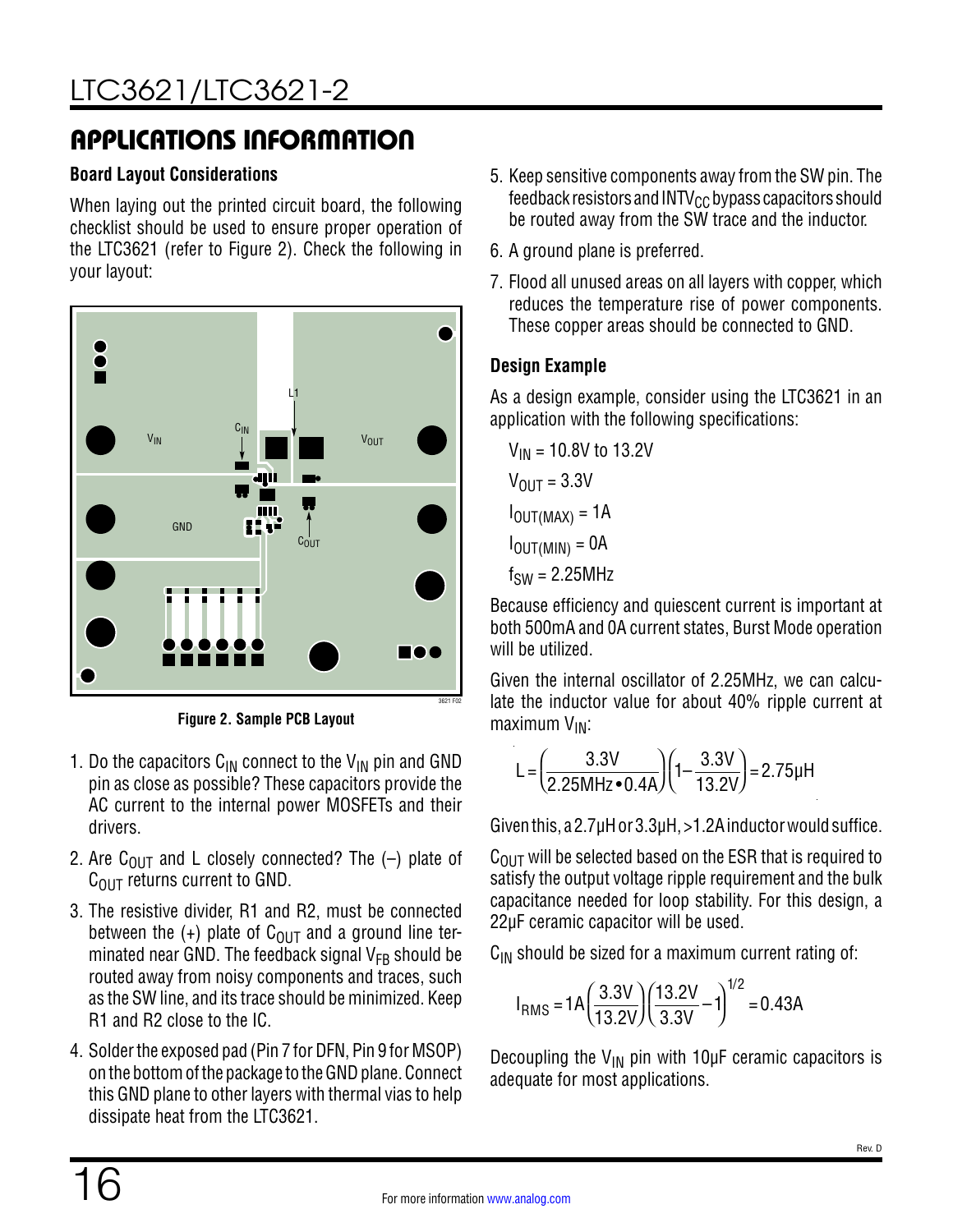### PACKAGE DESCRIPTION



RECOMMENDED SOLDER PAD PITCH AND DIMENSIONS



**DCB Package 6-Lead Plastic DFN (2mm** × **3mm)** (Reference LTC DWG # 05-08-1715 Rev A)

NOTE:

1. DRAWING TO BE MADE A JEDEC PACKAGE OUTLINE M0-229 VARIATION OF (TBD)

2. DRAWING NOT TO SCALE

3. ALL DIMENSIONS ARE IN MILLIMETERS

4. DIMENSIONS OF EXPOSED PAD ON BOTTOM OF PACKAGE DO NOT INCLUDE

 MOLD FLASH. MOLD FLASH, IF PRESENT, SHALL NOT EXCEED 0.15mm ON ANY SIDE 5. EXPOSED PAD SHALL BE SOLDER PLATED

6. SHADED AREA IS ONLY A REFERENCE FOR PIN 1 LOCATION ON THE

TOP AND BOTTOM OF PACKAGE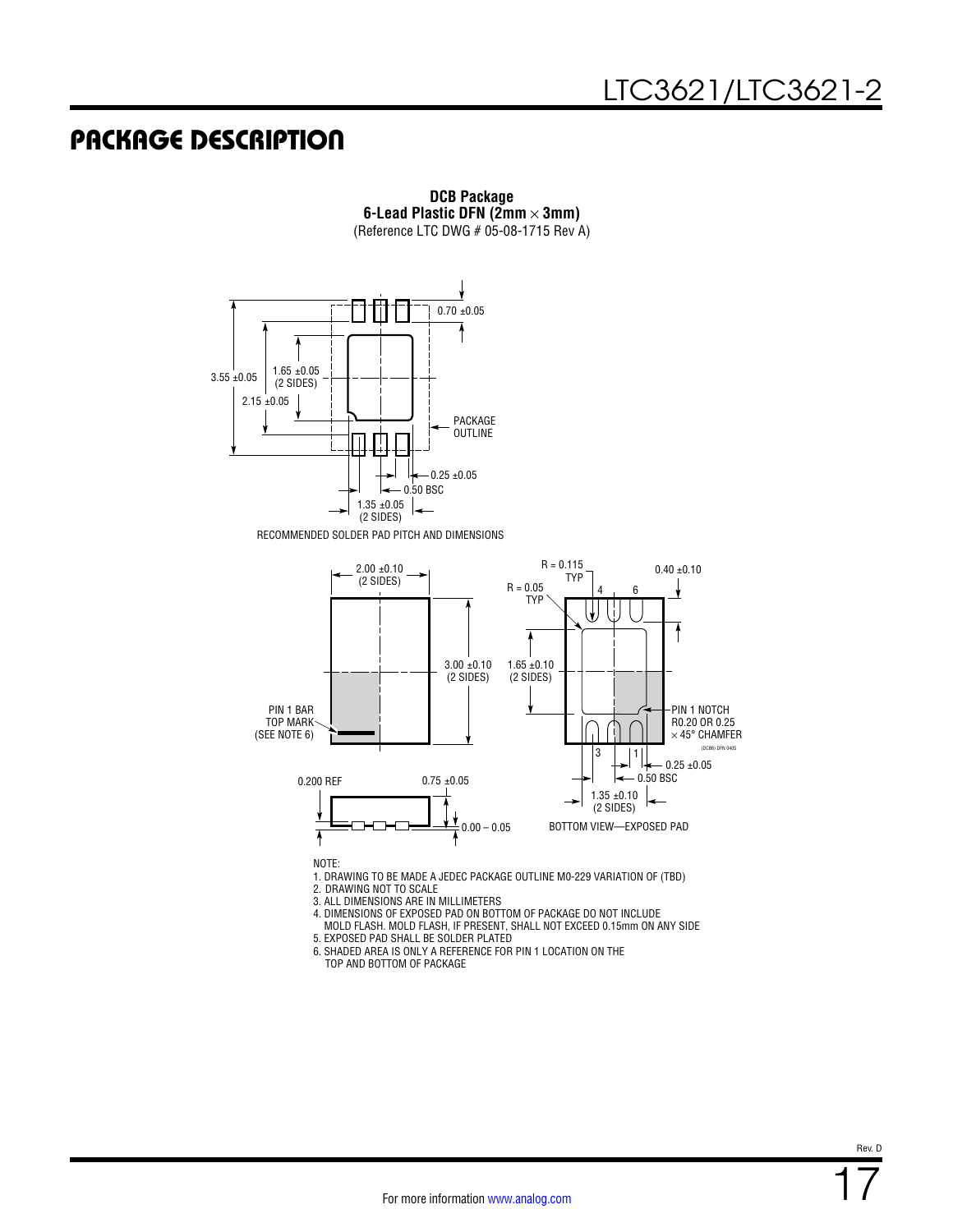### PACKAGE DESCRIPTION



**MS8E Package**

2. DRAWING NOT TO SCALE

3. DIMENSION DOES NOT INCLUDE MOLD FLASH, PROTRUSIONS OR GATE BURRS.

MOLD FLASH, PROTRUSIONS OR GATE BURRS SHALL NOT EXCEED 0.152mm (.006") PER SIDE

4. DIMENSION DOES NOT INCLUDE INTERLEAD FLASH OR PROTRUSIONS.

INTERLEAD FLASH OR PROTRUSIONS SHALL NOT EXCEED 0.152mm (.006") PER SIDE

5. LEAD COPLANARITY (BOTTOM OF LEADS AFTER FORMING) SHALL BE 0.102mm (.004") MAX

6. EXPOSED PAD DIMENSION DOES INCLUDE MOLD FLASH. MOLD FLASH ON E-PAD SHALL NOT EXCEED 0.254mm (.010") PER SIDE.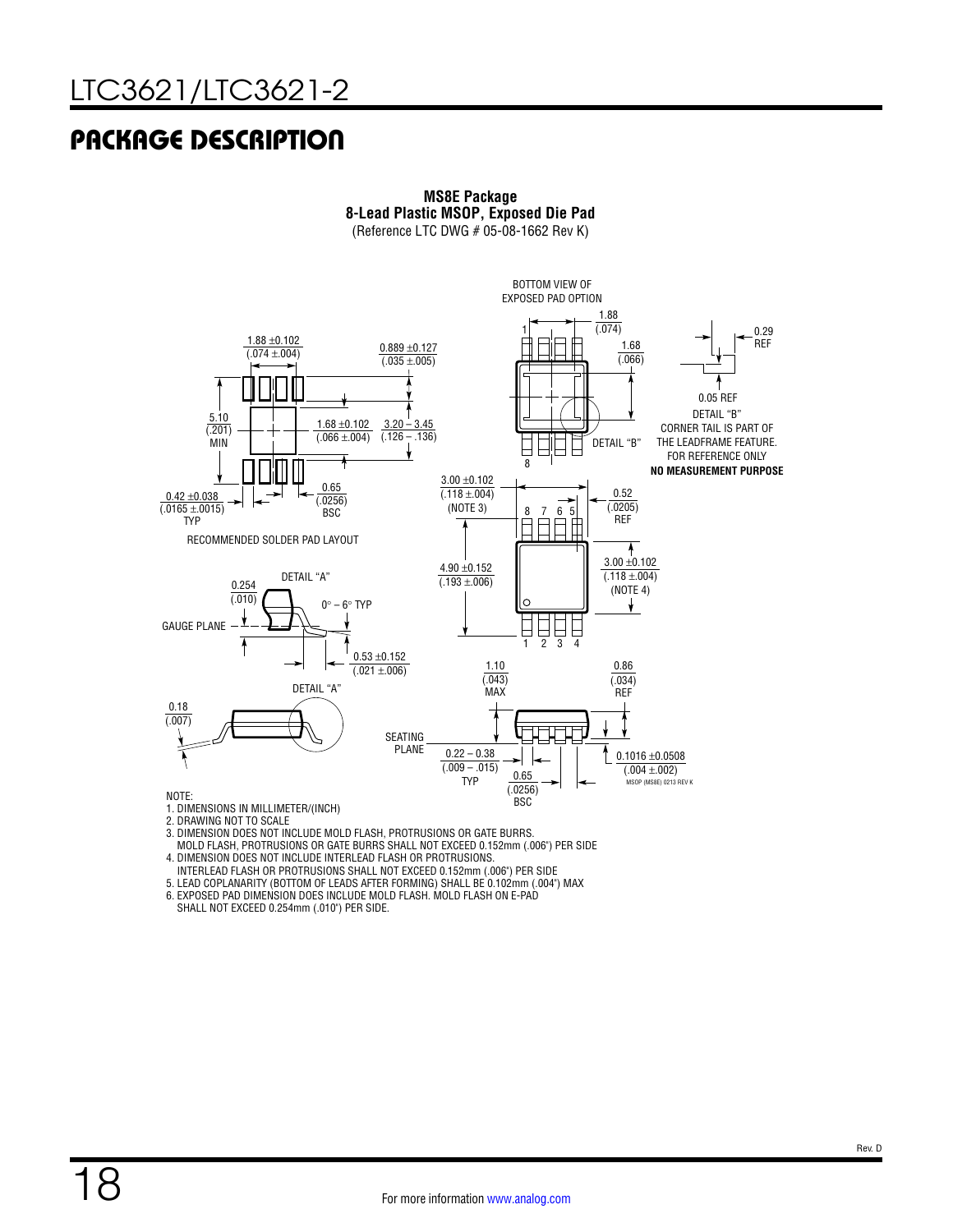### REVISION HISTORY

| <b>REV</b> | <b>DATE</b> | <b>DESCRIPTION</b>                                           | <b>PAGE NUMBER</b> |
|------------|-------------|--------------------------------------------------------------|--------------------|
| A          | 08/13       | Updated Efficiency curve.                                    |                    |
|            |             | Input quiescent current limits changed.                      |                    |
|            |             | Oscillator frequency (f <sub>OSC</sub> ) conditions changed. | 2                  |
| B          | 03/14       | Clarified Features and Description.                          |                    |
|            |             | Clarified options.                                           |                    |
|            |             | Clarified ordering info and Absolute Maximum Ratings.        |                    |
|            |             | Added Note 7.                                                | $2 - 3$            |
|            |             | Clarified electrical specifications.                         | 3                  |
|            |             | Clarified pin descriptions, Block Diagram.                   | 6                  |
|            |             | Clarified Operation description.                             |                    |
|            |             | Added box to figure.                                         |                    |
|            |             | Clarified Applications Information.                          | $9 - 13$           |
|            |             | Clarified Typical Application.                               | 16                 |
|            |             | Swapped locations of C <sub>FB</sub> and R1.                 | 18                 |
| C          | 04/15       | Added H-Grade Options and Specifications.                    | 2, 3               |
|            |             | Added H-Grade Options and Specifications.                    | 4                  |
|            |             | Clarified Graphs to Accommodate 150°C Performance.           | 5,6                |
| D          | 03/21       | Added AECQ100 Statement.                                     |                    |
|            |             | Added #W Models.                                             | 3                  |